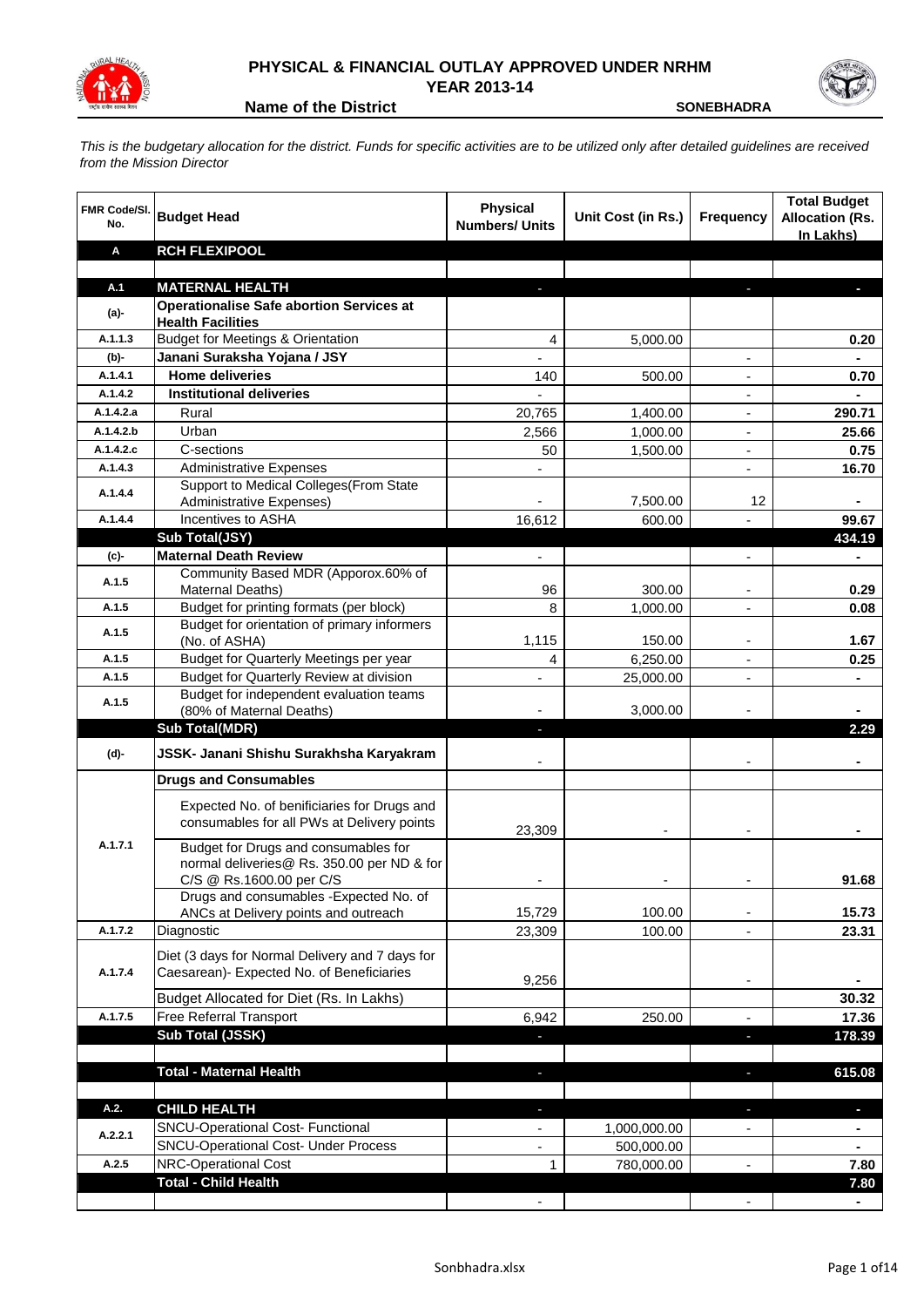| FMR Code/SI.<br>No.  | <b>Budget Head</b>                                                                                                                                                                                                                                                                                            | <b>Physical</b><br><b>Numbers/ Units</b>   | Unit Cost (in Rs.) | Frequency                | <b>Total Budget</b><br><b>Allocation (Rs.</b><br>In Lakhs) |
|----------------------|---------------------------------------------------------------------------------------------------------------------------------------------------------------------------------------------------------------------------------------------------------------------------------------------------------------|--------------------------------------------|--------------------|--------------------------|------------------------------------------------------------|
| A.3                  | <b>FAMILY PLANNING</b>                                                                                                                                                                                                                                                                                        | ÷.                                         |                    | $\blacksquare$           | $\blacksquare$                                             |
| A.3.1                | <b>Terminal/Limiting Methods</b>                                                                                                                                                                                                                                                                              |                                            |                    |                          |                                                            |
| A.3.1.1              | Orientation workshop, dissemination of<br>manuals on FP standards & quality<br>assurance of sterilisation services, fixed day                                                                                                                                                                                 |                                            |                    |                          |                                                            |
|                      | planning meeting                                                                                                                                                                                                                                                                                              | 1                                          | 25,000.00          | ۰                        | 0.25                                                       |
| A.3.1.2              | Female Sterilisation Camps Proposed                                                                                                                                                                                                                                                                           | 136                                        | 2,000.00           | $\overline{\phantom{a}}$ | 2.72                                                       |
| A.3.1.3              | NSV Camps Proposed                                                                                                                                                                                                                                                                                            | 20                                         | 3,500.00           | $\overline{\phantom{a}}$ | 0.70                                                       |
| A.3.1.4              | <b>Compensation for Female Sterilisation</b>                                                                                                                                                                                                                                                                  | 9,700                                      | 1,000.00           | $\blacksquare$           | 97.00                                                      |
| A.3.1.5              | Compensation for male sterilization/NSV<br>Acceptance                                                                                                                                                                                                                                                         | 212                                        | 1,500.00           | ٠                        | 3.18                                                       |
| A.3.1.6              | Orientation Workshop on accreditation of<br>private providers to provide sterilization<br>services                                                                                                                                                                                                            | 1                                          | 10,000.00          |                          | 0.10                                                       |
| A.3.2                |                                                                                                                                                                                                                                                                                                               |                                            |                    |                          |                                                            |
|                      | <b>Spacing Methods</b>                                                                                                                                                                                                                                                                                        |                                            |                    |                          |                                                            |
| A.3.2.2              | IUD services at health facilities (including<br>fixed day services at Sub Centres-L1)<br>IUD services at health facilities (including                                                                                                                                                                         | 82                                         | 3,000.00           |                          | 2.46                                                       |
| A.3.2.3              | fixed day services at Sub Centre-L1 ) No. of<br><b>IUCD</b> insertions                                                                                                                                                                                                                                        | 14,824                                     | 20.00              |                          | 2.96                                                       |
| A.3.3                | POL for Family Planning/ Others (including<br>additional mobility support to surgeon's<br>team if req)-Budget given according to total<br>nos. of Female Sterilization Camps.                                                                                                                                 | 136                                        | 1,000.00           |                          | 1.36                                                       |
| A.3.5.2              | <b>Performance rewards</b>                                                                                                                                                                                                                                                                                    |                                            |                    |                          |                                                            |
|                      | Division level: Rs. 11.25 Lakh @ Rs.<br>62,500/- per division (Rs.20,000 for 1st, Rs.<br>15,000 for 2nd and Rs. 10,000 for 3rd<br>position for best performing tubectomy<br>surgeon at each division, Rs. 15,000 for<br>best performing NSV surgeon, and Rs.2000/-<br>for best SN and Rs.500/- for best ANM). |                                            |                    |                          |                                                            |
| A.3.5.3              | World Population Day' celebration                                                                                                                                                                                                                                                                             |                                            | 62,500.00          | ٠                        |                                                            |
|                      | For District level activities                                                                                                                                                                                                                                                                                 |                                            |                    |                          |                                                            |
|                      |                                                                                                                                                                                                                                                                                                               | 1                                          | 100,000.00         | ٠                        | 1.00                                                       |
|                      | For Block level activities                                                                                                                                                                                                                                                                                    | 8                                          | 10,000.00          | Ĭ.                       | 0.80                                                       |
| A.3.5.4<br>A.3.5.4.2 | Other strategies/ activities<br>Orientation of district nodal officers for<br>change in FP Beema Policy-No. of<br>Workshops                                                                                                                                                                                   | 1                                          | 10,000.00          | $\overline{\phantom{a}}$ | $\blacksquare$<br>0.10                                     |
|                      | <b>Total -Family Planning</b>                                                                                                                                                                                                                                                                                 | н                                          |                    | ٠                        | 112.63                                                     |
|                      |                                                                                                                                                                                                                                                                                                               |                                            |                    | $\overline{\phantom{0}}$ |                                                            |
| A.4                  | <b>ADOLESCENT REPRODUCTIVE AND</b>                                                                                                                                                                                                                                                                            |                                            |                    |                          |                                                            |
|                      | <b>SEXUAL HEALTH / ARSH</b>                                                                                                                                                                                                                                                                                   |                                            |                    | ٠                        |                                                            |
| A.4.1.4              | <b>Operating Expenses</b>                                                                                                                                                                                                                                                                                     | $\overline{\phantom{0}}$                   |                    | $\overline{\phantom{0}}$ |                                                            |
|                      | For Existing Clinics                                                                                                                                                                                                                                                                                          | $\overline{\phantom{0}}$                   | 2,500.00           | 12                       |                                                            |
| A.4.2                | <b>School Health programme</b>                                                                                                                                                                                                                                                                                | $\overline{\phantom{0}}$                   |                    | ÷,                       |                                                            |
| A.4.2.1              | Dissemination of Guidelines for School<br>Health Programme (14 Nos. for each Block                                                                                                                                                                                                                            | 175                                        | 75.00              | 1                        | 0.13                                                       |
|                      | and 7 Nos. for District Level)<br>Convergence Meeting at Block level (Twice                                                                                                                                                                                                                                   |                                            |                    |                          |                                                            |
| A.4.2.2              | in a year)                                                                                                                                                                                                                                                                                                    | 12                                         | 2,500.00           | 2                        | 0.60                                                       |
| A.4.2.3              | Mobility Support (For Block Level)                                                                                                                                                                                                                                                                            | 12                                         | 25,000.00          | 6                        | 18.00                                                      |
| A.4.3                | Other strategies/activities                                                                                                                                                                                                                                                                                   | $\overline{\phantom{0}}$                   |                    | $\overline{\phantom{0}}$ | $\blacksquare$                                             |
| A.4.3.2              | <b>Menstrual Hygiene</b>                                                                                                                                                                                                                                                                                      |                                            |                    |                          |                                                            |
|                      | No.of Blocks                                                                                                                                                                                                                                                                                                  | $\overline{\phantom{a}}$<br>$\blacksquare$ |                    | ÷,                       | ۰                                                          |
|                      |                                                                                                                                                                                                                                                                                                               |                                            |                    |                          |                                                            |
|                      | No.of ASHAs<br>One Planning & Sensitization meeting at<br>Dist.level @Rs.5000/-meeting                                                                                                                                                                                                                        | $\overline{\phantom{a}}$                   |                    |                          |                                                            |
|                      | One Review & Refresher meeting at<br>Dist.level @Rs.5000/-meeting                                                                                                                                                                                                                                             |                                            | 5,000.00           |                          |                                                            |
|                      | Reporting Register for District & Blocks                                                                                                                                                                                                                                                                      | $\overline{\phantom{a}}$                   | 5,000.00           | ٠                        |                                                            |
|                      | @Rs.30/-register<br>Reporting Register for ASHA @Rs.30/-regist                                                                                                                                                                                                                                                |                                            | 30.00              |                          |                                                            |
|                      |                                                                                                                                                                                                                                                                                                               |                                            | 30.00              |                          |                                                            |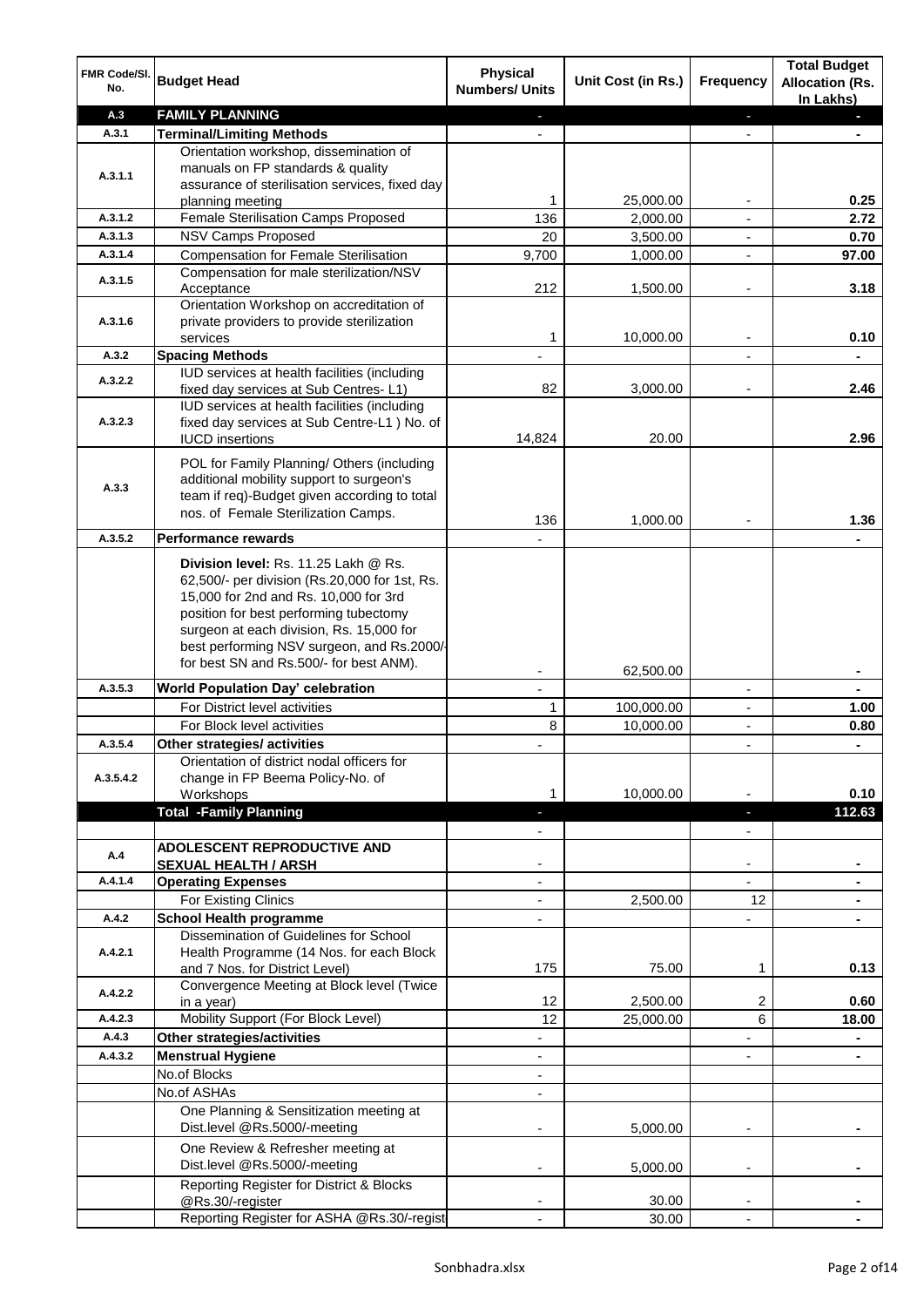| FMR Code/SI.<br>No. | <b>Budget Head</b>                                                                                                                                        | <b>Physical</b><br><b>Numbers/ Units</b> | Unit Cost (in Rs.) | <b>Frequency</b>         | <b>Total Budget</b><br><b>Allocation (Rs.</b><br>In Lakhs) |
|---------------------|-----------------------------------------------------------------------------------------------------------------------------------------------------------|------------------------------------------|--------------------|--------------------------|------------------------------------------------------------|
|                     | Storage Almirahs for District & Blocks<br>@Rs.5000/- Almirahs                                                                                             |                                          | 5,000.00           |                          |                                                            |
|                     | 2 Flex banner with hanging rod per<br>block/Dist.@Rs.500/-banner                                                                                          |                                          | 500.00             |                          |                                                            |
|                     | <b>Sub-total ARSH</b>                                                                                                                                     |                                          |                    | ٠                        | 18.73                                                      |
|                     |                                                                                                                                                           |                                          |                    |                          |                                                            |
| A.5                 | <b>URBAN RCH (focus on Urban slums)</b>                                                                                                                   |                                          |                    | ٠                        | $\blacksquare$                                             |
| A.5.2               | Human Resource for Urban Health                                                                                                                           | $\blacksquare$                           |                    | $\overline{\phantom{0}}$ | $\blacksquare$                                             |
| A.5.2.1             | Doctors/Mos                                                                                                                                               | 1                                        | 36,000.00          | 6                        | 2.16                                                       |
| A.5.2.4             | <b>ANM</b>                                                                                                                                                | 1                                        | 9,900.00           | 6                        | 0.59                                                       |
| A.5.2.5             | <b>Staff Nurse</b>                                                                                                                                        | 1                                        | 16,500.00          | 6                        | 0.99                                                       |
| A.5.2.12            | Sweeper cum Choukidar                                                                                                                                     | 1                                        | 4,950.00           | 6                        | 0.30                                                       |
| A.5.3               | Operating expenses for UHP and UHC                                                                                                                        | $\overline{a}$                           |                    |                          | $\blacksquare$                                             |
|                     | Rent @7000/Month/Centre                                                                                                                                   | 1                                        | 7,000.00           | 6                        | 0.42                                                       |
|                     | Telephone Bills @ 1000/Month/Centre                                                                                                                       | 1                                        | 1,000.00           | 6                        | 0.06                                                       |
|                     | Electricity Bills @ 1500/Month/Centre                                                                                                                     | 1                                        | 1,500.00           | 6                        | 0.09                                                       |
|                     | Contingency @ 500/Month/Centre                                                                                                                            | $\mathbf{1}$                             | 500.00             | 6                        | 0.03                                                       |
|                     | <b>Total- Urban Health</b>                                                                                                                                | ٠                                        |                    | ٠                        | 4.64                                                       |
|                     |                                                                                                                                                           |                                          |                    |                          |                                                            |
| A.7                 | <b>PNDT Activities</b>                                                                                                                                    | ٠                                        |                    | $\blacksquare$           | ٠                                                          |
| A.7.1               | <b>Support to PC-PNDT Cells</b>                                                                                                                           | $\overline{\phantom{a}}$                 |                    | ÷                        | $\blacksquare$                                             |
|                     | <b>Divisional Level</b>                                                                                                                                   | $\overline{\phantom{a}}$                 |                    |                          | $\blacksquare$                                             |
|                     | Remuneration of Data Assistant (At Each<br>Division PC-PNDT Cell)                                                                                         |                                          | 17,000.00          | 12                       |                                                            |
|                     | Contingency for the operation of cell @<br>Rs.20000/-                                                                                                     | ۰                                        | 20,000.00          | $\mathbf 1$              | ۰                                                          |
|                     | One time office setup cost @ Rs.100000/-                                                                                                                  | $\blacksquare$                           | 100,000.00         | 1                        | ٠                                                          |
|                     | <b>District Level</b>                                                                                                                                     | $\overline{\phantom{a}}$                 |                    |                          | $\blacksquare$                                             |
|                     | Remuneration of Data Entry Operator (At<br>Each District PC-PNDT Cell)                                                                                    | 1                                        | 10,000.00          | 12                       | 1.20                                                       |
|                     | Contingency for the operation of cell @<br>Rs.20000/-                                                                                                     | 1                                        | 20,000.00          | 1                        | 0.20                                                       |
|                     | One time office setup cost @ Rs. 50000/-                                                                                                                  | $\mathbf{1}$                             | 50,000.00          | $\mathbf{1}$             | 0.50                                                       |
| A.7.2               | <b>Other PNDT activities</b>                                                                                                                              | $\overline{\phantom{a}}$                 |                    | $\overline{\phantom{a}}$ | $\blacksquare$                                             |
| A.7.2.3             | Visit of division level inspection committees<br>(TA/DA of Additional Director will be<br>incurred from this amount) @ Rs.30000 for<br>10 visit in a year | ۰                                        | 3,000.00           | 10                       | ۰                                                          |
| A.7.2.8             | Orientation of members of the district<br>advisory committees at Division Levels (No.<br>of Workshops)                                                    |                                          | 25,000.00          | 1                        |                                                            |
|                     | District Level Sensitization (No. of                                                                                                                      |                                          |                    |                          |                                                            |
| A.7.2.10            | Workshops)                                                                                                                                                | 1                                        | 10,000.00          | 1                        | 0.10                                                       |
|                     | <b>Total-PC-PNDT</b>                                                                                                                                      |                                          |                    | Ξ                        | 2.00                                                       |
|                     |                                                                                                                                                           |                                          |                    |                          |                                                            |
| A.8                 | <b>Human Resources</b>                                                                                                                                    | ٠                                        |                    | $\blacksquare$           | ٠                                                          |
| A.8.1               | <b>Contractual Staff &amp; Services</b>                                                                                                                   | $\blacksquare$                           |                    |                          | $\blacksquare$                                             |
| A.8.1.1.1.f         | Honoraria for ANMs at Sub Centres                                                                                                                         | 124                                      | 10,000.00          | 6                        | 74.40                                                      |
| A.8.1.1.2.f         | Honoraria for Staff Nurses - SNCU                                                                                                                         | ٠                                        | 16,500.00          | 6                        |                                                            |
| A.8.1.1.2.f         | Honoraria for Staff Nurses -NRC                                                                                                                           | 4                                        | 16,500.00          | 6                        | 3.96                                                       |
| A.8.1.2.1           | Honoraria for Laboratory Technicians                                                                                                                      | 4                                        | 11,880.00          | 6                        | 2.85                                                       |
| A.8.1.3.5.d         | Honoraria for Paediatricians- Child Health                                                                                                                | $\overline{\phantom{a}}$                 | 48,000.00          | 6                        | $\blacksquare$                                             |
| A.8.1.3.7           | Honoraria for Dental Doctors                                                                                                                              | 1                                        | 35,000.00          | 6                        | 2.10                                                       |
| A.8.1.5.8           | Honoraria for M.O.(Training Coordinators for<br>training NRCs/SNCUs)                                                                                      |                                          | 36,000.00          | 6                        |                                                            |
| A.8.1.7.2           | Honoraria for X-Ray Technicians                                                                                                                           | 1                                        | 11,800.00          | 6                        | 0.71                                                       |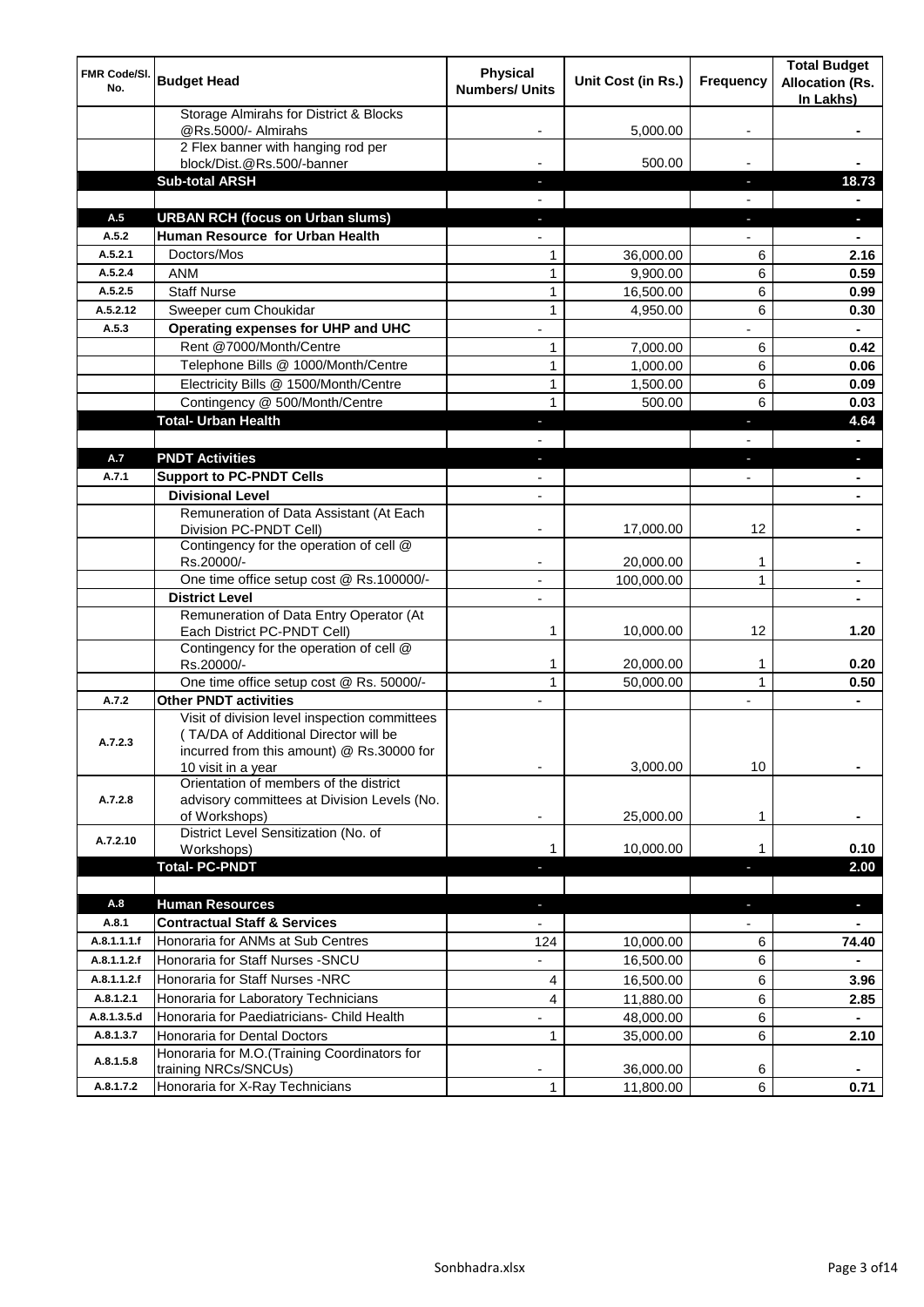| FMR Code/SI.<br>No. | <b>Budget Head</b>                                              | <b>Physical</b><br><b>Numbers/ Units</b> | Unit Cost (in Rs.) | <b>Frequency</b>         | <b>Total Budget</b><br><b>Allocation (Rs.</b><br>In Lakhs) |
|---------------------|-----------------------------------------------------------------|------------------------------------------|--------------------|--------------------------|------------------------------------------------------------|
| A.8.1.7.4           | <b>School Health Teams (Exclusively for SH)</b>                 |                                          |                    |                          |                                                            |
| A.8.1.7.4.a         | <b>Honoraria for Medical Officers</b>                           | $\overline{\phantom{0}}$                 |                    |                          |                                                            |
|                     | No. of MBBS Doctors-Existing                                    |                                          | 36,000.00          | 6                        |                                                            |
|                     | No. of MBBS Doctors-New                                         | 8                                        | 36,000.00          | 2                        | 5.76                                                       |
|                     | No. of BDS Doctors-Existing                                     | 7                                        | 35,000.00          | 6                        | 14.70                                                      |
|                     | No. of AYUSH Doctors-Existing                                   | 8                                        | 24,000.00          | 6                        | 11.52                                                      |
|                     | No. of AYUSH Doctors-New                                        | 8                                        | 24,000.00          | 2                        | 3.84                                                       |
| A.8.1.7.4.b         | <b>Honoraria for Physiotherapists</b>                           | 7                                        | 11,880.00          | 6                        | 4.99                                                       |
| A.8.1.7.4.c         | <b>Honoraria for Dental Hygienists</b>                          | 1                                        | 11,880.00          | 6                        | 0.71                                                       |
| A.8.1.7.4.d         | Honoraria for Ophthalmic Assistants                             | 6                                        | 11,880.00          | 6                        | 4.28                                                       |
| A.8.1.7.4.e         | Honoraria for Staff Nurses/GNMs-Existing                        | 16                                       | 16,500.00          | 6                        | 15.84                                                      |
|                     | Honoraria for Staff Nurses/GNMs-New                             | $\overline{\phantom{0}}$                 | 16,500.00          | $\overline{2}$           | ٠                                                          |
| A.8.1.7.4.g         | Honoraria for ANMs-Existing                                     | $\overline{\phantom{0}}$                 | 10,000.00          | 6                        | ٠                                                          |
|                     | Honoraria for ANMs-New                                          | $\overline{\phantom{0}}$                 | 10,000.00          | $\overline{2}$           | $\blacksquare$                                             |
|                     | Honoraria for FP Counsellors(@ Rs.9300/-                        |                                          |                    |                          |                                                            |
| A.8.1.7.5.1         | (Rs.9000/-Honoraria and 300/-for                                |                                          |                    |                          |                                                            |
| A.8.1.7.5.2         | communication support)<br><b>Honoraria for ARSH Counsellors</b> |                                          | 9,300.00           | 6                        |                                                            |
|                     |                                                                 |                                          | 12,000.00          | 6                        |                                                            |
| A.8.1.7.5.4         | <b>Honoraria for Nutritionist-NRC</b>                           | $\mathbf{1}$                             | 15,000.00          | 6                        | 0.90                                                       |
|                     | Honoraria for Staff under Routine<br><b>Immunization</b>        |                                          |                    |                          |                                                            |
|                     | Refrigerator Mechanics-District Level                           |                                          | 16,500.00          | 6                        |                                                            |
|                     | <b>Cold Chain Handlers-District Level</b>                       | 1                                        | 9,900.00           | 6                        | 0.59                                                       |
| A.8.1.7.7           | Vaccine Store Keepers-Division Level                            |                                          | 22,000.00          | $\,6\,$                  |                                                            |
|                     | Refrigerator Mechanics-Division Level                           |                                          | 16,500.00          | $\,6\,$                  | ۰                                                          |
|                     | Vaccine Van Drivers-Division Level                              |                                          | 16,500.00          | $\,6\,$                  | ۰                                                          |
|                     | Cold Chain Handlers-Division Level                              |                                          | 9,900.00           | 6                        | ۰                                                          |
| A.8.1.9             | <b>Honoraria for Data Entry Operators</b>                       |                                          | 8,800.00           | 6                        |                                                            |
| A.8.1.11.f          | <b>Honoraria for Caretakers-NRC</b>                             | 1                                        | 4,000.00           | 6                        | 0.24                                                       |
| A.8.1.11.f          | <b>Honoraria for Cooks-NRC</b>                                  | 1                                        | 5,000.00           | 6                        | 0.30                                                       |
|                     | <b>TOTAL - HUMAN RESOURCE</b>                                   |                                          |                    |                          | 147.69                                                     |
|                     |                                                                 |                                          |                    |                          |                                                            |
| A.9                 | <b>TRAINING</b>                                                 |                                          |                    |                          |                                                            |
|                     |                                                                 |                                          |                    |                          |                                                            |
| A.9.3               | <b>Maternal Health Training</b>                                 |                                          |                    |                          |                                                            |
| A.Y.3.1             | <b>Skilled Attendance at Birth / SBA</b>                        |                                          |                    |                          |                                                            |
| A.9.3.1.1           | Setting up of SBA Training Centres                              | $\mathbf{1}$                             | 25,000.00          |                          | 0.25                                                       |
|                     | <b>Training of Staff Nurses in SBA</b>                          |                                          |                    |                          |                                                            |
| A.9.3.1.4           | Total Batches to be conducted (4 Per                            |                                          |                    |                          |                                                            |
|                     | Batch) @ Rs.103300/ Batch                                       | 5                                        | 103,300.00         | ÷                        | 5.17                                                       |
| A.9.3.4             | <b>Safe Abortion Services Training</b>                          |                                          |                    | ä,                       |                                                            |
|                     | <b>Training of Medical Officers in safe</b>                     |                                          |                    |                          |                                                            |
| A.9.3.4.2           | abortion                                                        | -                                        |                    | -                        | ۰                                                          |
|                     | Total Batches to be conducted @ Rs.52000<br>/batch              |                                          | 52,000.00          |                          |                                                            |
| A.9.3.5             | RTI / STI Training                                              |                                          |                    | $\overline{\phantom{0}}$ |                                                            |
|                     | Training of Medical Officers in RTI/STI                         |                                          |                    |                          |                                                            |
| A.9.3.5.3           | Total Batches to be conducted @ Rs.72600                        |                                          |                    |                          |                                                            |
|                     | /batch                                                          | 3                                        | 72,600.00          |                          | 2.18                                                       |
|                     | Sub Total - Maternal Health Training                            |                                          |                    |                          | 7.59                                                       |
|                     |                                                                 |                                          |                    |                          |                                                            |
| A.9.5               | <b>Child Health Training</b>                                    |                                          |                    |                          |                                                            |
| A.9.5.2.2           | <b>F-IMNCI Training for Medical Officers</b>                    |                                          |                    |                          | $\blacksquare$                                             |
|                     | <b>Total Training Load</b>                                      |                                          |                    |                          | ۰                                                          |
|                     | <b>Batch Size/Participants</b>                                  | 16                                       |                    |                          |                                                            |
|                     | No. of Batches                                                  |                                          | 212,900.00         |                          |                                                            |
|                     | Total Batches to be observed(25% of                             |                                          |                    |                          |                                                            |
|                     | organized batches)                                              |                                          | 7,500.00           |                          |                                                            |
| A.9.5.2.3           | <b>F-IMNCI Training for Staff Nurses</b>                        | ٠                                        |                    | $\overline{\phantom{0}}$ |                                                            |
|                     | <b>Total Training Load</b>                                      | $\overline{\phantom{0}}$                 |                    |                          |                                                            |
|                     | <b>Batch Size/Participants</b>                                  |                                          |                    |                          |                                                            |
|                     | No. of Batches                                                  | $\blacksquare$                           | 206,900.00         | $\blacksquare$           |                                                            |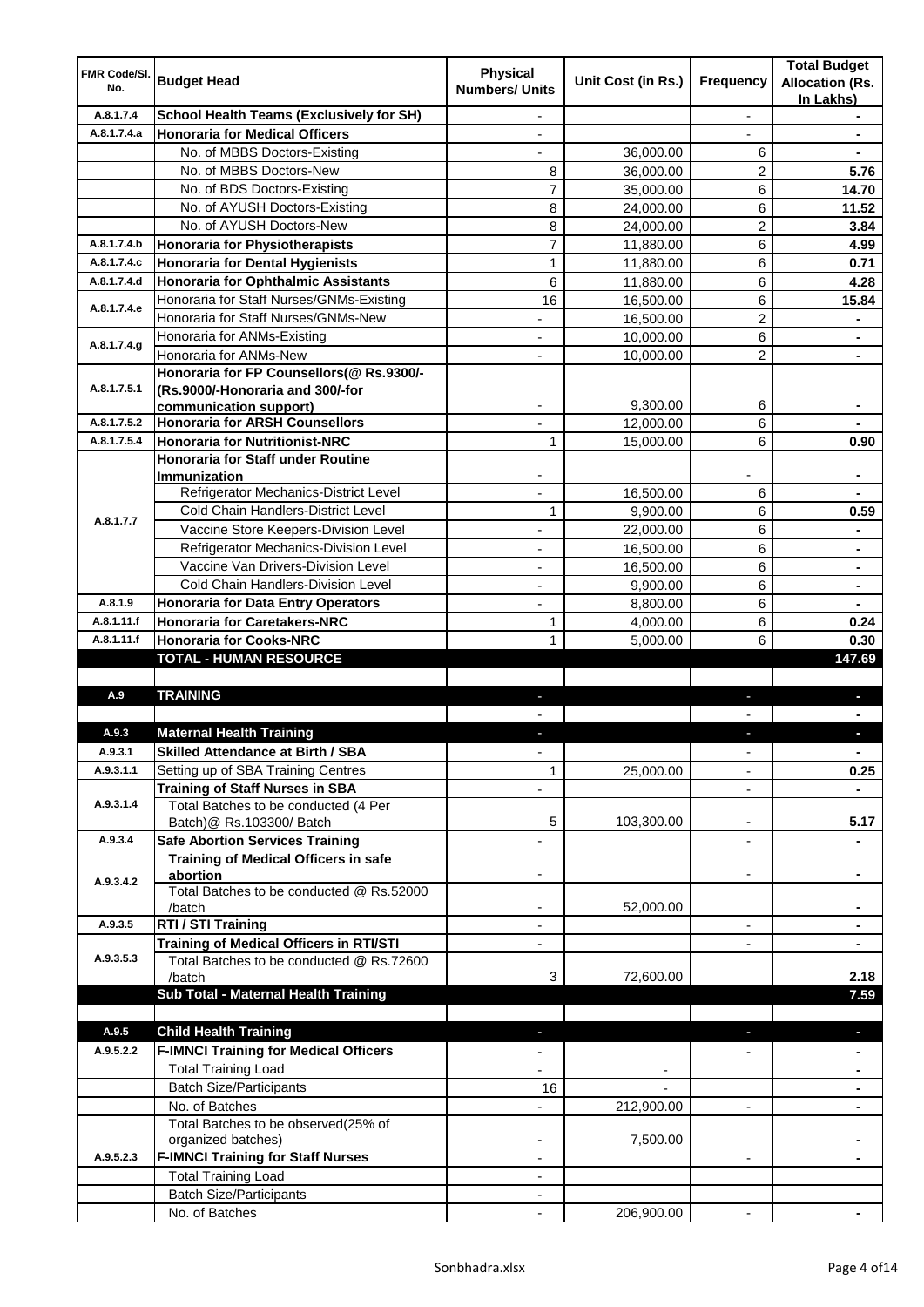| <b>FMR Code/SI.</b><br>No. | <b>Budget Head</b>                                                    | <b>Physical</b><br><b>Numbers/ Units</b> | Unit Cost (in Rs.) | <b>Frequency</b>         | <b>Total Budget</b><br><b>Allocation (Rs.</b><br>In Lakhs) |
|----------------------------|-----------------------------------------------------------------------|------------------------------------------|--------------------|--------------------------|------------------------------------------------------------|
|                            | Total Batches to be observed(25% of<br>organized batches)             |                                          | 7,500.00           |                          |                                                            |
| A.9.5.5.2.a                | <b>IMNCI Plus(CCSP)-10 Days TOT for</b><br><b>Physicians</b>          |                                          |                    |                          |                                                            |
|                            | <b>Total Training Load</b>                                            |                                          |                    |                          |                                                            |
|                            | <b>Batch Size/Participants</b>                                        | 24                                       |                    |                          |                                                            |
|                            | No. of Batches                                                        |                                          | 576,300.00         |                          |                                                            |
|                            | Total Batches to be observed(25% of                                   |                                          |                    |                          |                                                            |
|                            | organized batches)                                                    |                                          | 11,000.00          |                          |                                                            |
|                            | Sub Total- Child Health Training                                      |                                          |                    |                          |                                                            |
|                            |                                                                       |                                          |                    |                          |                                                            |
|                            | Adolescent Reproductive and Sexual Health/                            |                                          |                    |                          |                                                            |
| A.9.7                      | <b>ARSH Training</b>                                                  |                                          |                    |                          |                                                            |
|                            | <b>ARSH training for ANMs/LHVs</b>                                    |                                          |                    |                          |                                                            |
| A.9.7.4                    | Total Batches to be conducted@ Rs.71000/                              |                                          |                    |                          |                                                            |
|                            | <b>Batch</b>                                                          | 3                                        | 71,000.00          |                          | 2.13                                                       |
|                            | <b>Sub Total- ARSH Training</b>                                       |                                          |                    |                          | 2.13                                                       |
|                            |                                                                       |                                          |                    |                          |                                                            |
| A.9.8.4.2                  | <b>Clinical Establishment Act</b>                                     | 1                                        | 798,000.00         |                          | 7.98                                                       |
|                            |                                                                       |                                          |                    |                          |                                                            |
|                            | <b>TOTAL - Training</b>                                               | J,                                       |                    | ı                        | 17.70                                                      |
|                            |                                                                       |                                          |                    |                          |                                                            |
| A.10                       | <b>PROGRAMME MANAGEMENT</b>                                           |                                          |                    |                          | D                                                          |
| A.10.2                     | District Programme Management Support                                 |                                          |                    |                          |                                                            |
|                            | Unit                                                                  |                                          |                    |                          |                                                            |
|                            | <b>Contractual Staffs for DPMSU</b>                                   |                                          |                    |                          |                                                            |
| A.10.2.1                   | Honoraria for District Programme Manager                              | 1                                        | 32,700.00          | 6                        | 1.96                                                       |
| A.10.2.2                   | Honoraria for District Accounts Manager                               | 1                                        | 26,650.00          | 6                        | 1.60                                                       |
| A.10.2.3                   | Honoraria for District Data Manager(District                          |                                          |                    |                          |                                                            |
|                            | Data cum Account Assistant)                                           | 1                                        | 18,150.00          | 6                        | 1.09                                                       |
| A.10.2.7                   | Honoraria for Office Assistant                                        | 1                                        | 7,000.00           | 6                        | 0.42                                                       |
| A.10.2.8.1                 | Operational Expenses for DPMU unit                                    | 1                                        | 75,000.00          | 6                        | 4.50                                                       |
| A.10.2.8.2                 | Honoraria for District Community Process<br>Manager                   |                                          | 26,650.00          | 6                        | 1.60                                                       |
|                            | <b>Sub Total - DPMU</b>                                               |                                          |                    |                          | 11.17                                                      |
|                            |                                                                       |                                          |                    |                          |                                                            |
| A.10.3                     | <b>Block Programme Management Unit (BPMU)</b>                         |                                          |                    |                          |                                                            |
| A.10.3.1                   | Honoraria for Block Programme Managers                                | 8                                        | 20,000.00          | 6                        | 9.60                                                       |
| A.10.3.2                   | Honoraria for Block Accounts Managers                                 | 8                                        | 10,000.00          | 6                        | 4.80                                                       |
|                            | <b>Sub Total - DPMU</b>                                               |                                          |                    | ٠                        | 14.40                                                      |
|                            |                                                                       |                                          |                    |                          |                                                            |
| A.10.6                     | <b>Concurrent Audit System</b>                                        |                                          |                    | ٠                        | $\blacksquare$                                             |
|                            | Budget For Block Units(Rs.1500 per                                    |                                          |                    |                          |                                                            |
|                            | Block/Quarter)                                                        | 8                                        | 1,500.00           | 4                        | 0.48                                                       |
|                            | Budget For District (District HO Rs.                                  |                                          |                    |                          |                                                            |
|                            | 4500/Month)                                                           |                                          | 4,500.00           | 12                       | 0.54                                                       |
|                            | <b>Sub Total - Concurrent Audit</b>                                   |                                          |                    |                          | 1.02                                                       |
|                            |                                                                       |                                          |                    |                          |                                                            |
| A.10.7                     | <b>Mobility Support, Field Visits</b>                                 |                                          |                    | ٠                        |                                                            |
| A.10.7.2                   | Mobility Support-DPMU/District (2 Vehicles<br>per District per month) | 2                                        | 25,000.00          | 12                       | 6.00                                                       |
| A.10.7.3                   | Mobility Support-BPMU/Block (1 Vehicle per<br>District per Month)     | 8                                        | 25,000.00          | 12                       | 24.00                                                      |
| A.10.7.4.1                 | Mobility Support for Div.PMU Division & AD                            |                                          |                    |                          |                                                            |
|                            | Offices( 1 vehicle per Division)                                      |                                          | 25,000.00          | 12                       |                                                            |
|                            | Sub Total - Mobility Support, Field Visits                            |                                          |                    |                          | 30.00                                                      |
|                            |                                                                       |                                          |                    |                          |                                                            |
|                            | <b>TOTAL - Programme Management</b>                                   | ٠                                        |                    | $\blacksquare$           | 56.59                                                      |
|                            |                                                                       | $\blacksquare$                           |                    | $\overline{\phantom{0}}$ |                                                            |
|                            | <b>GRAND TOTAL- RCH FLEXIPOOL</b>                                     | $\sim$                                   |                    | $\blacksquare$           | 982.87                                                     |
|                            |                                                                       | $\overline{\phantom{a}}$                 |                    | $\overline{\phantom{a}}$ | $\blacksquare$                                             |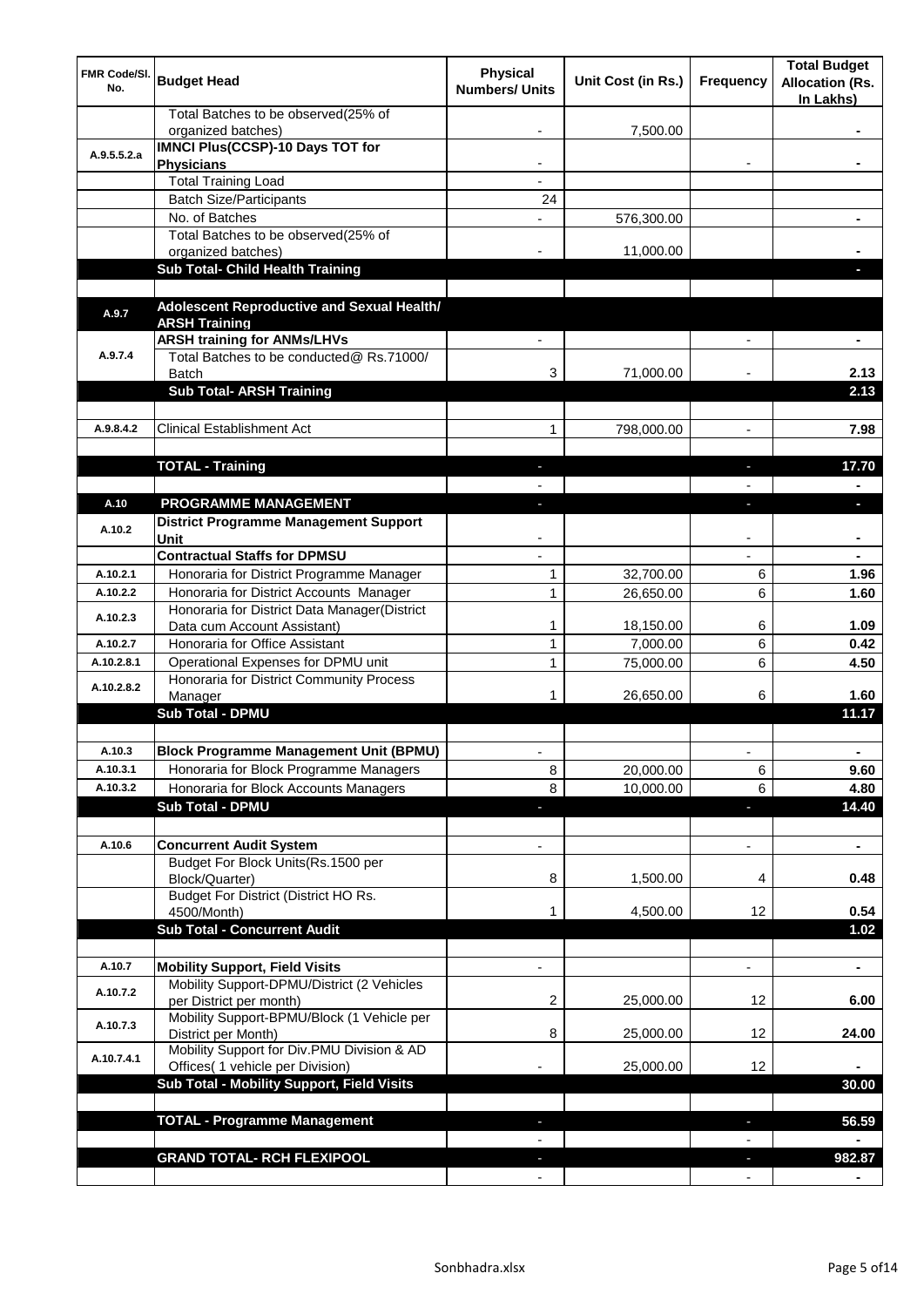| FMR Code/SI.<br>No.     | <b>Budget Head</b>                                                                                                                                                         | <b>Physical</b><br><b>Numbers/ Units</b> | Unit Cost (in Rs.) | <b>Frequency</b> | <b>Total Budget</b><br><b>Allocation (Rs.</b><br>In Lakhs) |
|-------------------------|----------------------------------------------------------------------------------------------------------------------------------------------------------------------------|------------------------------------------|--------------------|------------------|------------------------------------------------------------|
| в                       | <b>MISSION FLEXIPOOL</b>                                                                                                                                                   |                                          |                    | J,               |                                                            |
| <b>B1</b>               | <b>ASHA</b>                                                                                                                                                                |                                          |                    |                  |                                                            |
| B1.1.1.4.2              | ASHA State Trainers - TOT (Module VI&VII)-                                                                                                                                 |                                          |                    |                  |                                                            |
|                         | National Level-Cost of TA/DA                                                                                                                                               |                                          | 15,000.00          |                  |                                                            |
| B1.1.3.3                | <b>Incentive for FP</b>                                                                                                                                                    |                                          |                    |                  |                                                            |
| B <sub>1.1</sub> .3.3.1 | Incentive for ASHA @ Rs. 1000 if a couple<br>adopts permanent methods after 02<br>children(Assumed that 15.56 % clients<br>adopts permanent methods after 02<br>children). | 1,541                                    | 1,000.00           |                  | 15.41                                                      |
| B1.1.3.5                | <b>Other incentive</b>                                                                                                                                                     |                                          |                    |                  |                                                            |
| B1.1.3.5.1              | On taking Complicated On pregnancy cases<br>or New born cases to the health facility<br>@Rs.150/- case (up to 3 cases/year)                                                | 1,548                                    | 150.00             | 3                | 6.97                                                       |
| B1.1.3.5.3              | Birth & Death Registration (For 30 birth & 9<br>deaths/ASHA) - Amount Approved 90% Only                                                                                    | 1,548                                    | 180.00             |                  | 2.51                                                       |
| B1.1.3.5.5              | TA/DA for attending Monthly Meetings<br>@Rs.100/Meeting - Amount Approved 90%<br>Onlv                                                                                      | 1,548                                    | 100.00             | 12               | 16.72                                                      |
| B1.1.3.5.6              | Maternal Death Audit Information<br>(@Rs.200/Case)-Amount Approved 50%<br>Only                                                                                             | 160                                      | 200.00             |                  | 0.16                                                       |
| B1.1.3.5.12             | Incentives to ASHA Sangini(@Rs.150 for                                                                                                                                     |                                          |                    |                  |                                                            |
|                         | one field visit and 20 visits per month)                                                                                                                                   |                                          | 3,000.00           | 10               |                                                            |
| B1.1.3.6                | <b>Other Activities</b>                                                                                                                                                    |                                          |                    |                  |                                                            |
| B1.1.3.6.1              | ASHA Divas/Annual ASHA Samellan-                                                                                                                                           | 1,548                                    | 250.00             |                  | 2.71                                                       |
|                         | (Amount Approved 70% Only)<br><b>ASHA Payment Voucher</b>                                                                                                                  | 1,548                                    | 25.00              |                  | 0.39                                                       |
| B <sub>1.1</sub> .3.6.3 | <b>ASHA Master Payment Register</b>                                                                                                                                        | 8                                        | 150.00             |                  | 0.01                                                       |
|                         | <b>ASHA Sangini Format</b>                                                                                                                                                 | 75                                       | 50.00              |                  | 0.04                                                       |
| B1.1.4                  | Awards to ASHA's/Link workers                                                                                                                                              | 8                                        | 5,000.00           | ä,               | 0.40                                                       |
| B1.1.5                  | <b>ASHA Resource Centre/ASHA Mentoring</b><br>Group                                                                                                                        | ۰                                        |                    | ÷                | $\blacksquare$                                             |
| B1.1.5.4                | Mobility Costs ASHA Mentoring Group for<br>district*4 meetings@Rs.2500/meeting                                                                                             | 4                                        | 2,500.00           |                  | 0.10                                                       |
|                         | Sub Total - ASHA                                                                                                                                                           |                                          |                    |                  | 45.41                                                      |
| <b>B2</b>               | <b>Untied Funds</b>                                                                                                                                                        |                                          |                    | ı                |                                                            |
| <b>B2.1</b>             | No. of CHCs/SDH and Amount Approved 71%<br>Only                                                                                                                            | 8                                        | 50,000.00          | 1                | 2.84                                                       |
| <b>B2.2</b>             | No. of PHCs and Amount Approved 93% Only                                                                                                                                   | 24                                       | 25,000.00          | 1                | 5.58                                                       |
| <b>B2.3</b>             | No. of Sub Centres and Amount Approved<br>46% Only<br>No. of VHNSCs and Amount Approved 36%                                                                                | 170                                      | 10,000.00          | 1                | 7.82                                                       |
| <b>B2.4</b>             | Only<br><b>Sub Total - Untied Funds</b>                                                                                                                                    | 501                                      | 10,000.00          | 1                | 18.04<br>34.28                                             |
|                         |                                                                                                                                                                            | $\blacksquare$                           |                    |                  |                                                            |
| <b>B.3</b>              | <b>Annual Maintenance Grants</b>                                                                                                                                           | $\blacksquare$                           |                    | J,               | $\blacksquare$                                             |
| <b>B3.1</b>             | No. of CHCs and Amount Approved 70% Only                                                                                                                                   | 8                                        | 100,000.00         | 1                | 5.60                                                       |
| <b>B3.2</b>             | No. of PHCs and Amount Approved 69% Only                                                                                                                                   | 22                                       | 50,000.00          | 1                | 7.59                                                       |
| <b>B3.3</b>             | No. of Sub Centres and Amount Approved<br>49% Only                                                                                                                         | 142                                      | 10,000.00          |                  | 6.96                                                       |
|                         | Sub Total - AMG                                                                                                                                                            | $\overline{\phantom{a}}$                 |                    | J,               | 20.15                                                      |
| <b>B.6</b>              | <b>Corpus Grants to HMS/RKS</b>                                                                                                                                            |                                          |                    | н                | $\blacksquare$                                             |
| B6.1                    | District Hospitals (DH+DWH)                                                                                                                                                | 1                                        |                    |                  |                                                            |
|                         | Amount Approved for District Hospitals                                                                                                                                     |                                          |                    |                  | 3.65                                                       |
| <b>B6.2</b>             | No. of CHCs and Amount Approved 90% Only                                                                                                                                   | 8                                        | 100,000.00         | 1                | 7.20                                                       |
| B6.3                    | No. of PHCs and Amount Approved 90% Only                                                                                                                                   | 24                                       | 50,000.00          | 1                | 10.80                                                      |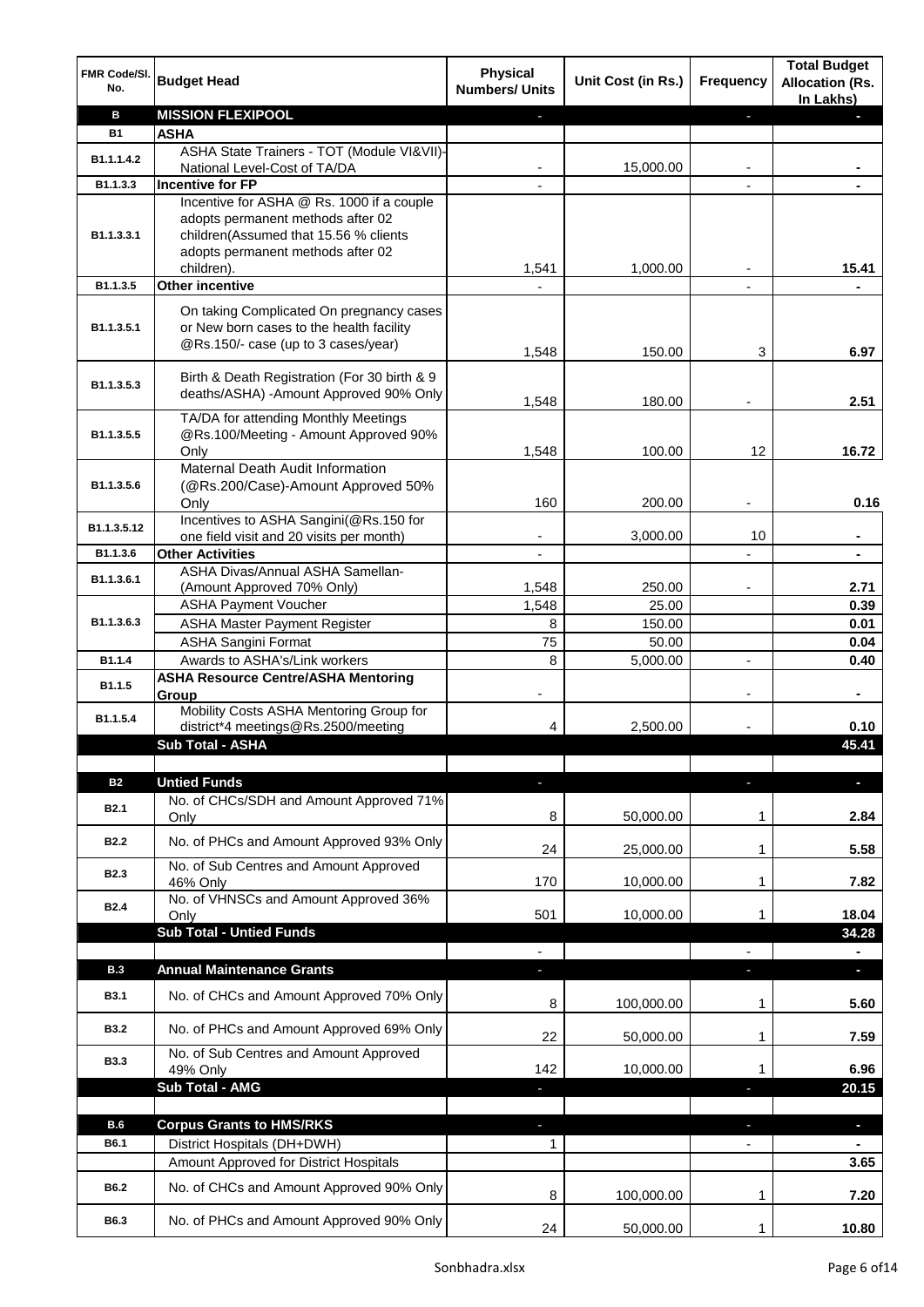| FMR Code/SI.<br>No. | <b>Budget Head</b>                                                                                                         | <b>Physical</b><br><b>Numbers/ Units</b> | Unit Cost (in Rs.) | <b>Frequency</b>         | <b>Total Budget</b><br><b>Allocation (Rs.</b><br>In Lakhs) |
|---------------------|----------------------------------------------------------------------------------------------------------------------------|------------------------------------------|--------------------|--------------------------|------------------------------------------------------------|
|                     | <b>Sub Total - HMS/RKS</b>                                                                                                 | ٠<br>$\mathbf{r}$                        |                    | J,<br>$\mathbf{r}$       | 21.65                                                      |
| <b>B9</b>           | <b>Mainstreaming of AYUSH</b>                                                                                              |                                          |                    |                          | ь                                                          |
| <b>B.9.1</b>        | <b>Medical Officers (Only AYUSH)</b>                                                                                       |                                          |                    |                          |                                                            |
| B.9.1.1             | <b>Contractual Medical Officers</b>                                                                                        | 27                                       | 24,000.00          | 6                        | 38.88                                                      |
| <b>B.9.2</b>        | <b>AYUSH Pharmacists</b>                                                                                                   | 10                                       | 9,000.00           | 6                        | 5.40                                                       |
|                     | <b>Sub Total (AYUSH)</b>                                                                                                   | ٠                                        |                    | ۳                        | 44.28                                                      |
| <b>B10</b>          | <b>IEC-BCC Activities</b>                                                                                                  |                                          |                    |                          | п                                                          |
| <b>B.10.2</b>       | Implementation of BCC/IEC Activities at<br>district level                                                                  |                                          |                    |                          | 3.00                                                       |
| B.10.5.2            | Printing of WIFS Cards, Referral Slips, etc                                                                                |                                          |                    |                          |                                                            |
|                     | WIFS Cards for School Children (No. of Cards)                                                                              |                                          | 4.00               |                          |                                                            |
|                     | Sub Total (IEC/BCC)                                                                                                        |                                          |                    | J                        | 3.00                                                       |
|                     |                                                                                                                            |                                          |                    |                          |                                                            |
| <b>B15</b>          | <b>Planning, Implementation and Monitoring</b>                                                                             |                                          |                    |                          |                                                            |
| B15.2               | <b>Quality Assurance</b>                                                                                                   |                                          |                    |                          |                                                            |
| B15.2.2             | <b>Quality Assurance Committees</b>                                                                                        |                                          |                    |                          |                                                            |
|                     | <b>Division Level</b>                                                                                                      |                                          |                    |                          |                                                            |
|                     | One time establishment @ Rs. 1.00 Lakh/<br>Division (Amount Approved 50% Only)                                             |                                          | 100,000.00         | 1                        |                                                            |
|                     | Operational Expenses @Rs. 5000/month/<br>division (Amount Approved 50% Only)                                               |                                          | 5,000.00           | 12                       |                                                            |
|                     | <b>District Level</b>                                                                                                      |                                          |                    | $\overline{a}$           |                                                            |
|                     | One time establishment @ Rs. 1.00 Lakh/<br>District (Amount Approved 50% Only)                                             | 1                                        | 100,000.00         | 1                        | 0.50                                                       |
|                     | Operational Expenses @Rs. 5000/ Month/<br>District (Amount Approved 50% Only)                                              | 1                                        | 5,000.00           | $12 \overline{ }$        | 0.30                                                       |
| B15.2.4             | <b>Review meetings</b>                                                                                                     |                                          |                    |                          |                                                            |
| B15.2.4.2           | <b>Division Level</b>                                                                                                      |                                          |                    |                          |                                                            |
|                     | Review meetings @ Rs 10000/- per meeting<br>for 4 meeting per division (Amount Approved<br>50% Only)                       | $\blacksquare$                           | 10,000.00          | 4                        |                                                            |
|                     | <b>District Level</b>                                                                                                      | $\blacksquare$                           |                    |                          |                                                            |
|                     | Review meetings @ Rs 10000/- per meeting<br>for 4 meeting per District (Amount Approved<br>50% Only)                       | 1                                        | 10,000.00          | 4                        | 0.20                                                       |
| B15.2.5             | <b>Other Block Level Activities</b>                                                                                        |                                          |                    |                          |                                                            |
| B15.2.5.1           | Block QA visioning meeting (Orienting<br><b>Block Officials on Facility Solutions Levels-</b><br>Amount Approved 50% Only) | 1                                        | 35,000.00          | 1                        | 0.18                                                       |
| B15.2.5.2           | Quality Management System (QMS) training<br>workshop -(Amount Approved 50% Only)                                           | 1                                        | 100,000.00         | 1                        | 0.50                                                       |
|                     | <b>Sub Total - Quality Assurance</b>                                                                                       | J,                                       |                    | ٠                        | 1.68                                                       |
|                     |                                                                                                                            | $\overline{\phantom{a}}$                 |                    | $\overline{\phantom{a}}$ | $\blacksquare$                                             |
| B15.3               | <b>Monitoring and Evaluation</b>                                                                                           |                                          |                    | $\overline{\phantom{a}}$ | ٠                                                          |
| B15.3.1.6.3         | Honoraria of Data Entry Operators for MCTS                                                                                 | 8                                        | 11,000.00          | 6                        | 5.28                                                       |
| B15.3.2             | <b>Computerization HMIS and E-governance</b>                                                                               |                                          |                    |                          |                                                            |
|                     | HMIS Operational Cost (excluding HR & Trainings)-                                                                          |                                          |                    |                          |                                                            |
|                     | Expenses for Internet @1500/month/                                                                                         |                                          |                    |                          |                                                            |
|                     | computer for 951 Nos<br>Expenses for Internet Rs.750/pm/block                                                              | 9                                        | 1,500.00           | 12                       | 1.62                                                       |
| B15.3.2.1.a         | computer(new) for 820 Nos.                                                                                                 | 8                                        | 750.00             | 12                       | 0.72                                                       |
|                     | Expenses for Internet Data Card<br>@Rs.750/pm/Computer (new) for 75 Nos.                                                   | 1                                        | 750.00             | 12                       | 0.09                                                       |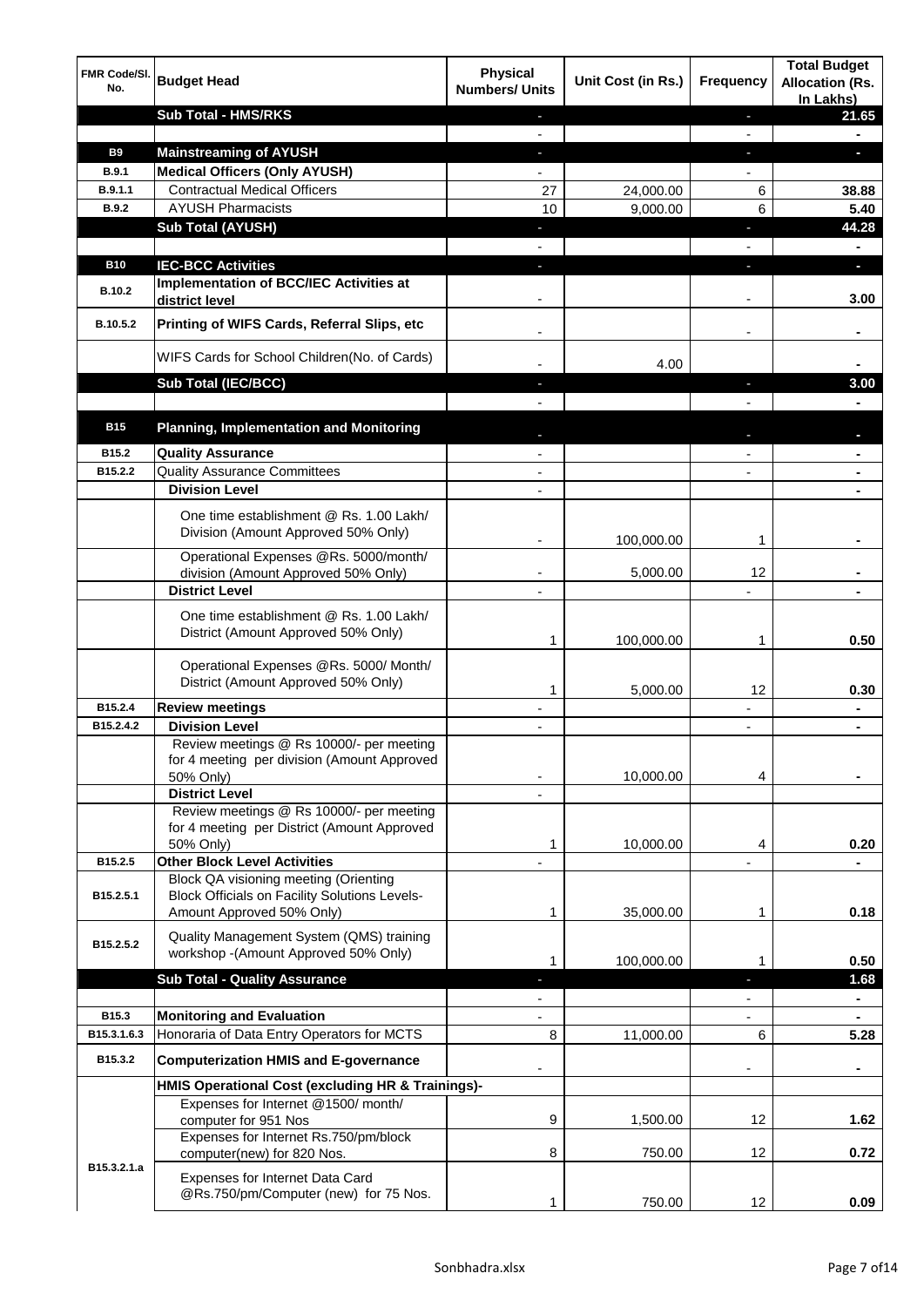| <b>FMR Code/SI.</b><br>No. | <b>Budget Head</b>                                                                                        | <b>Physical</b><br><b>Numbers/ Units</b> | Unit Cost (in Rs.) | <b>Frequency</b>         | <b>Total Budget</b><br><b>Allocation (Rs.</b><br>In Lakhs) |
|----------------------------|-----------------------------------------------------------------------------------------------------------|------------------------------------------|--------------------|--------------------------|------------------------------------------------------------|
|                            | Expenses for Internet Data Card<br>@Rs.750/pm/Computer (new) for 18 Nos.                                  |                                          | 750.00             | 12                       |                                                            |
| B15.3.2.1.d                | Other Office and admin expenses                                                                           |                                          |                    |                          |                                                            |
| B15.3.2.1.d.2              | Maintenance of Computers/AMC/etc -HMIS<br>(Block -PHC/CHC,CH, CMF (M/F) Old<br>@Rs. 4000/unit for 951 no. | 9                                        | 4,000.00           | 1                        | 0.36                                                       |
| B15.3.2.1.d.3              | Purchase of computer consumables/Admin<br>Expenses @ Rs.1000.00 for 951 no.-Six<br>Months                 | 9                                        | 1,000.00           | 6                        | 0.54                                                       |
| B15.3.2.2.a                | MCTS Operational Cost (excluding HR &<br>Trainings)                                                       |                                          |                    |                          | ٠                                                          |
| B15.3.2.2.b                | Procurement of<br>computers/Printers/Cartridges, etc. -<br>@50,000.00/Computer Systems for 820 No.        | 8                                        | 50,000.00          | 1                        | 4.00                                                       |
| B15.3.2.2.d                | Other Office and admin expenses<br>@12,000.00 per year -820 No.(New)                                      | 8                                        | 12,000.00          | 1                        | 0.96                                                       |
| B15.3.3                    | Other M & E Activities                                                                                    |                                          |                    | ÷,                       |                                                            |
| B15.3.3.5                  | Review Meetings for MCTS @ Rs<br>4,000/meeting for 12 meetings                                            | 1                                        | 4,000.00           | 12                       | 0.48                                                       |
|                            | <b>Sub Total - Monitoring and Evaluation</b>                                                              |                                          |                    |                          | 14.05                                                      |
| <b>B.16</b>                |                                                                                                           |                                          |                    | $\overline{a}$           | $\blacksquare$                                             |
| B16.1.1                    | <b>PROCUREMENT</b><br><b>Procurement of Equipments: MH</b>                                                | E.                                       |                    | J,<br>$\overline{a}$     | $\blacksquare$<br>÷.                                       |
| B <sub>16.1</sub> .1.2     | MVA / EVA Kits for Safe Abortion services                                                                 | 3                                        | 2,500.00           | ۰                        | 0.08                                                       |
| B16.1.6                    | <b>Equipments for ARSH/ School Health</b>                                                                 |                                          |                    | ÷,                       | ÷                                                          |
| B16.1.6.1                  | Equipments for ARSH Clinics (New)                                                                         |                                          | 15,000.00          | 1                        |                                                            |
|                            | <b>Sub Total (Procurement of Equipments)</b>                                                              |                                          |                    |                          | 0.08                                                       |
| B.16.2.1                   | Drugs & supplies for MH                                                                                   | $\overline{a}$                           |                    | $\overline{a}$           | ÷                                                          |
| B.16.2.1.2                 | Drugs for Safe Abortion (No. of MMA<br>estimated in year 2013-14)                                         | 33                                       | 200.00             | $\overline{\phantom{a}}$ | 0.07                                                       |
| B.16.2.4                   | <b>Supplies for IMEP</b>                                                                                  | $\overline{a}$                           |                    | $\overline{\phantom{a}}$ | $\blacksquare$                                             |
| B.16.2.4.1                 | Bio-Medical Waste Management-District<br>level                                                            |                                          |                    |                          | 5.95                                                       |
| B.16.2.4.2                 | Bio-Medical Waste Management-CHC level                                                                    | Ĭ.                                       |                    | ÷                        | 9.44                                                       |
| B.16.2.4.3                 | Cleaning/Washing, House keeping and<br>Laundry Management - District Level                                |                                          |                    | ÷                        | 9.79                                                       |
| B.16.2.4.4                 | Cleaning/Washing, House keeping and<br>Laundry Management - CHC/PHC Level                                 |                                          |                    |                          | 12.24                                                      |
|                            | <b>ASHA Drug Kits</b>                                                                                     |                                          |                    |                          |                                                            |
| B.16.2.5.2                 | Drug Kit replenishment for ASHAs @ Rs.<br>300/ASHA                                                        | 1,094                                    | 300.00             |                          | 3.28                                                       |
| B.16.2.6                   | Drugs & supplies for WIFS                                                                                 |                                          |                    | ä,                       |                                                            |
|                            | For Govt. & Govt. aided Schools (Classes VI<br>to XII)                                                    |                                          |                    |                          |                                                            |
|                            | <b>Total Beneficiaries</b>                                                                                | 69,543                                   |                    |                          |                                                            |
| B.16.2.6.1                 | IFA Tables Required at District (<br>Beneficiary* 52 Tabs)                                                | 3,616,234                                | 0.12               |                          | 4.34                                                       |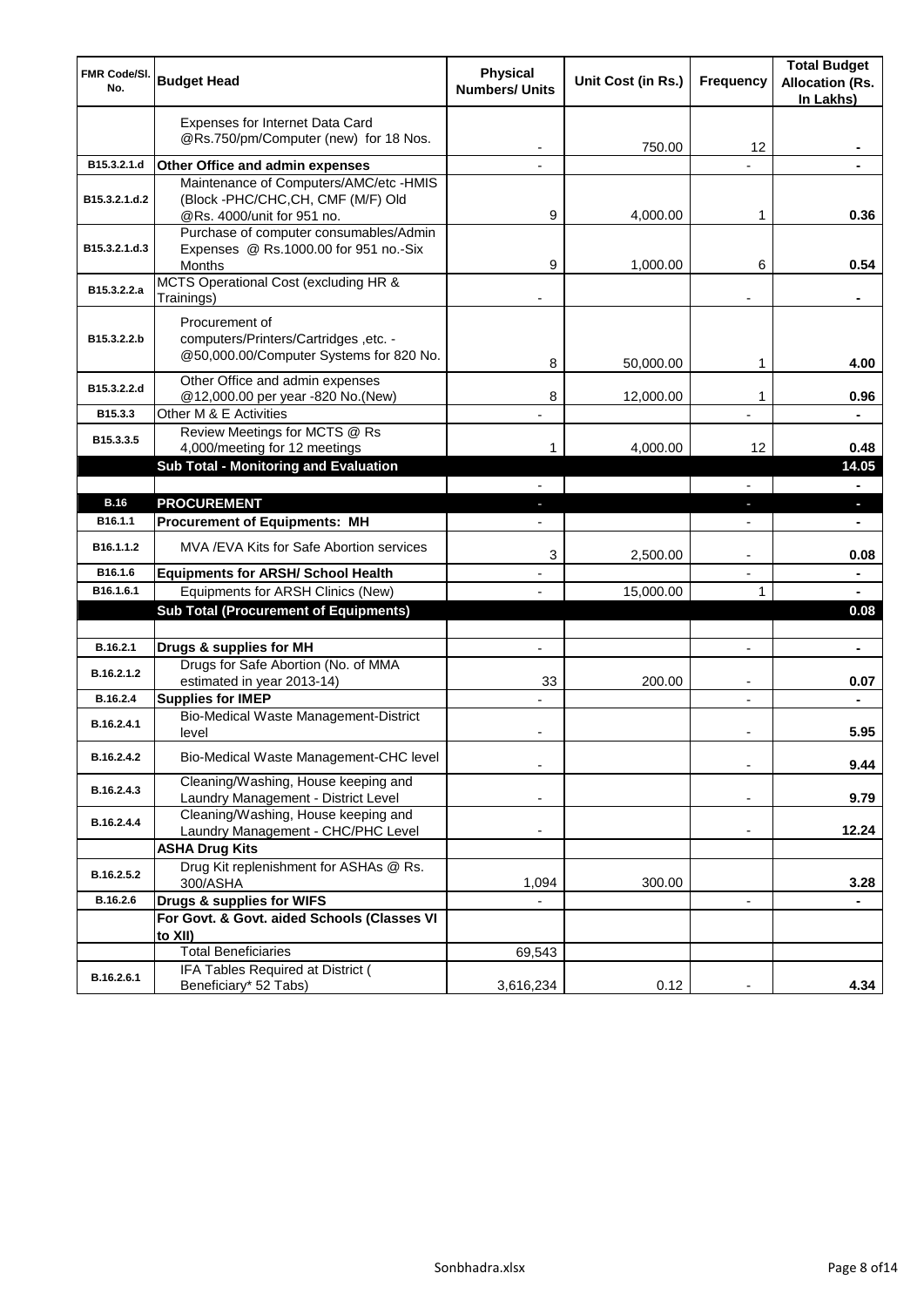| <b>FMR Code/SI.</b><br>No. | <b>Budget Head</b>                                        | <b>Physical</b><br><b>Numbers/ Units</b> | Unit Cost (in Rs.) | <b>Frequency</b> | <b>Total Budget</b><br><b>Allocation (Rs.</b><br>In Lakhs) |
|----------------------------|-----------------------------------------------------------|------------------------------------------|--------------------|------------------|------------------------------------------------------------|
| B.16.2.6.2                 | Albendazole Tablets Required at District                  | 139,086                                  | 1.00               | ٠                | 1.39                                                       |
| B.16.2.7                   | (Beneficiary *2 Tabs)<br>Drugs & Supplies under SHP       | $\frac{1}{2}$                            |                    | $\overline{a}$   | $\blacksquare$                                             |
|                            | <b>For Aganwadi Centres</b>                               |                                          |                    |                  |                                                            |
|                            | Expected No. of Children at AWCs                          | 66,700                                   |                    |                  | $\blacksquare$                                             |
|                            | No. of IFA Bottles (One bottle of 100                     |                                          |                    |                  |                                                            |
|                            | ml./child)                                                | 66,700                                   | 10.00              |                  | 6.67                                                       |
|                            | Albendazole Tablets (2 tablets per Child)                 | 133,400                                  | 1.00               |                  | 1.33                                                       |
|                            | For Primary Schools(For Govt. & Govt.                     |                                          |                    |                  |                                                            |
|                            | aided Schools Classes I to V)                             |                                          |                    |                  |                                                            |
|                            | Expected No. of Children in Schools                       | 126,589                                  |                    |                  |                                                            |
|                            | No. of Tablets Required at District (52                   |                                          |                    |                  |                                                            |
|                            | Tabs./ Beneficiary)                                       | 6,582,624                                | 0.12               |                  | 7.90                                                       |
|                            | No. of Tablets Required at District (2 Tabs./             |                                          |                    |                  |                                                            |
|                            | Beneficiary)                                              | 253,178                                  | 1.00               |                  | 2.53                                                       |
|                            | <b>Medicines for Teams</b>                                |                                          |                    |                  |                                                            |
|                            | No. of Blocks                                             | 8                                        |                    |                  |                                                            |
|                            | First Time Medicines For Teams (2 Teams<br>in Each Block) | 16                                       | 18,000.00          |                  | 2.88                                                       |
|                            | Sub Total (Procurement of Drugs &                         |                                          |                    |                  |                                                            |
|                            | Supplies)                                                 |                                          |                    |                  | 67.81                                                      |
|                            |                                                           |                                          |                    |                  |                                                            |
| <b>B.17</b>                | <b>Drugs Warehouses/Logistics Management</b>              |                                          |                    |                  |                                                            |
|                            | Honoraria of Staff at Regional Drug                       |                                          |                    |                  |                                                            |
|                            | Warehouse                                                 |                                          |                    |                  |                                                            |
|                            | Accountant                                                |                                          | 10,000.00          | 6                |                                                            |
|                            | Computer Operator Cum Store Keeper                        |                                          | 10,000.00          | 6                |                                                            |
|                            | Fork-Lift Operator cum Mechanic                           |                                          | 6,500.00           | 6                |                                                            |
| <b>B.17.1</b>              | Fourth class / Loader                                     |                                          | 6,500.00           | 6                |                                                            |
|                            | Generator Operator cum Electrician                        |                                          | 5,000.00           | 6                |                                                            |
|                            | Sweeper                                                   | $\overline{a}$                           | 3,500.00           | 6                |                                                            |
|                            | <b>Armed Guards</b>                                       |                                          | 6,335.00           | 6                |                                                            |
|                            | <b>General Guards</b>                                     |                                          | 5,157.00           | 6                |                                                            |
|                            | Gardener                                                  | ÷.                                       | 3,000.00           | 6                |                                                            |
|                            | <b>Honoraria of Staff at District Drug</b>                |                                          |                    |                  |                                                            |
|                            | Warehouse                                                 |                                          |                    |                  |                                                            |
|                            | Computer Operator Cum Store Keeper                        |                                          | 10,000.00          | 6                |                                                            |
| <b>B.17.3</b>              | Generator Operator Cum Mechanic/Electricia                |                                          | 5,000.00           | 6                |                                                            |
|                            | Loader                                                    |                                          | 5,000.00           | 6                |                                                            |
|                            | Choukidar                                                 |                                          | 5,000.00           | 6                | $\blacksquare$                                             |
|                            | Part-time Sweeper                                         |                                          | 2,500.00           | 6                |                                                            |
| B.17.4.1                   | <b>Operational Cost for Regional Drug ware</b>            |                                          |                    |                  |                                                            |
|                            | House                                                     |                                          |                    | ٠                | $\blacksquare$                                             |
|                            | Electricity Charges                                       |                                          |                    |                  | ٠                                                          |
|                            | <b>Telephone Charges</b>                                  |                                          |                    |                  | $\blacksquare$                                             |
|                            | POL & Maintenance of DG Sets                              |                                          |                    |                  | ٠                                                          |
|                            | Stationary                                                |                                          |                    |                  | ٠                                                          |
|                            | Contingency                                               |                                          |                    |                  | ٠                                                          |
|                            | <b>Sub Total-Drug Ware Houses</b>                         |                                          |                    |                  | o,                                                         |
|                            | <b>GRAND TOTAL- MISSION FLEXIPOOL</b>                     |                                          |                    |                  | 252.37                                                     |
|                            |                                                           |                                          |                    |                  |                                                            |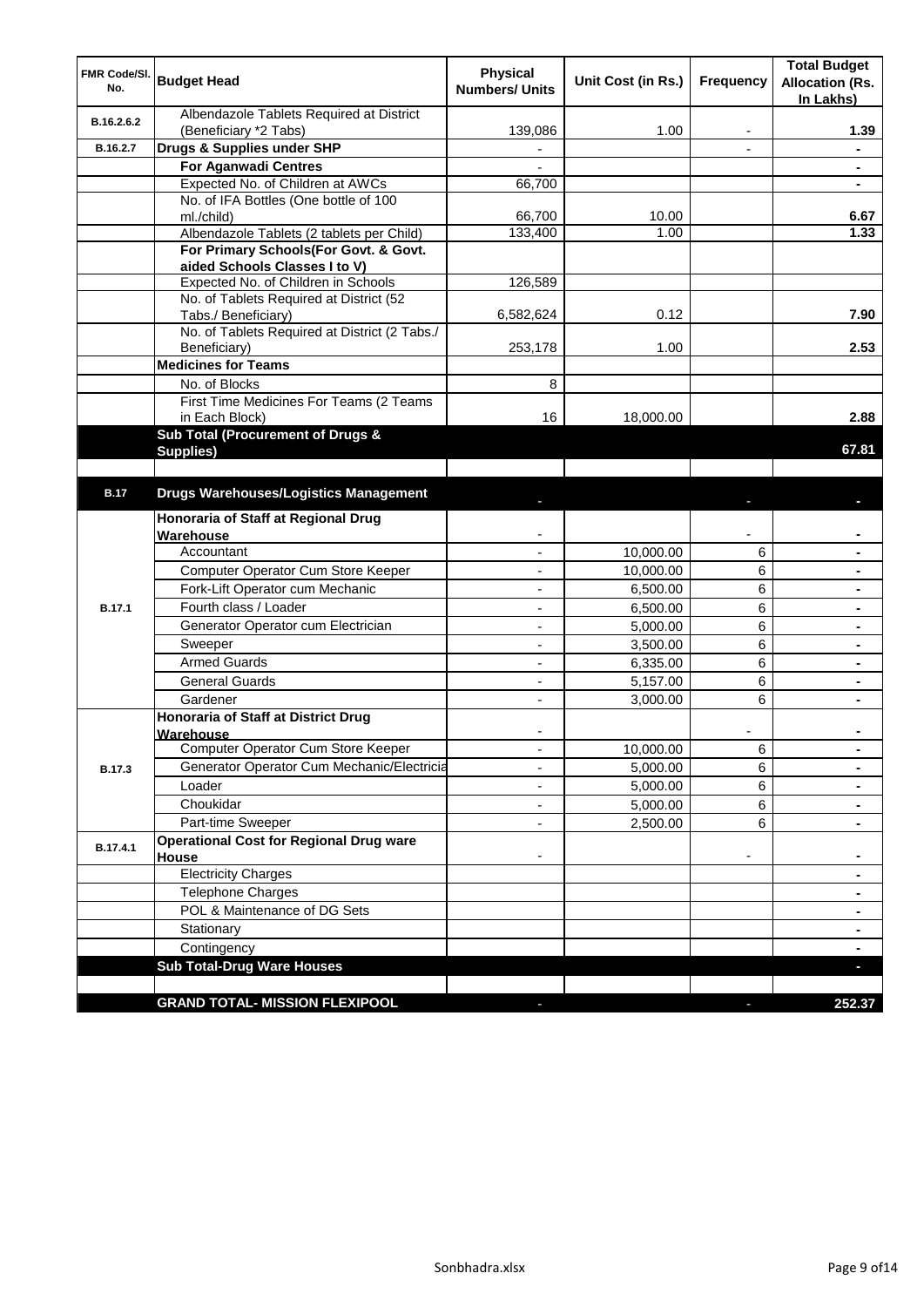| FMR Code/SI.<br>No. | <b>Budget Head</b>                                                                                                                                                                                                         | <b>Physical</b><br><b>Numbers/ Units</b> | Unit Cost (in Rs.) | <b>Frequency</b>         | <b>Total Budget</b><br><b>Allocation (Rs.</b><br>In Lakhs) |
|---------------------|----------------------------------------------------------------------------------------------------------------------------------------------------------------------------------------------------------------------------|------------------------------------------|--------------------|--------------------------|------------------------------------------------------------|
|                     |                                                                                                                                                                                                                            |                                          |                    | $\overline{\phantom{a}}$ |                                                            |
| $\mathbf c$         | <b>IMMUNISATION</b>                                                                                                                                                                                                        | ٠                                        |                    | ÷                        | п                                                          |
| C.1                 | RI strengthening project (Review meeting,                                                                                                                                                                                  |                                          |                    |                          |                                                            |
|                     | Mobility support, Outreach services etc)<br>Mobility Support for supervision for district                                                                                                                                  |                                          |                    | ۰                        |                                                            |
| C.1.a               | level officers @Rs 250000/- Year                                                                                                                                                                                           | 1                                        | 250,000.00         | $\blacksquare$           | 2.50                                                       |
| C.1.b               | Mobility support for supervision at State<br>level                                                                                                                                                                         |                                          |                    | ٠                        |                                                            |
| C.1.c               | Printing and dissemination of Immunization<br>cards, tally sheets, monitoring forms etc.@                                                                                                                                  |                                          |                    |                          |                                                            |
|                     | Rs 10 /- Beneficiary                                                                                                                                                                                                       | 59,602                                   | 10.00              |                          | 5.96                                                       |
| C.1.d               | Support for Quarterly State level review<br>meetings of district officer                                                                                                                                                   |                                          |                    | ۰                        | $\blacksquare$                                             |
| C.1.e               | Quarterly review meetings exclusive for RI<br>at district level with Block Mos, CDPO, and<br>other stake holders (@ Rs 100/- per                                                                                           |                                          |                    |                          |                                                            |
|                     | participant(5 participant / block)                                                                                                                                                                                         | 160                                      | 100.00             |                          | 0.16                                                       |
| C.1.f               | Quarterly review meetings exclusive for RI<br>at block level @Rs 50/- per person as<br>honorarium/Asha(For travel) & Rs 25 per<br>person at the disposal of MOIC for meeting<br>expenses (Refreshment, stationery and      |                                          |                    |                          |                                                            |
|                     | mis.)                                                                                                                                                                                                                      | 6,192                                    | 75.00              |                          | 4.64                                                       |
| C.1.g               | Focus on slum & underserved areas in<br>urban areas/alternative vaccinator for slums<br>(Hiring of ANM @ 450/-per session for four<br>sessions/month/slum of 10000 population<br>and Rs.300/ month as contingency per slum |                                          |                    |                          |                                                            |
|                     | i.e.Rs.2100/-month/slum of 10000<br>population)                                                                                                                                                                            | 60                                       | 2,100.00           |                          | 1.26                                                       |
|                     | Mobilization of children through ASHA or                                                                                                                                                                                   |                                          |                    |                          |                                                            |
| C.1.h               | other mobilizers(@Rs 150/-per session)                                                                                                                                                                                     | 19,053                                   | 150.00             | L,                       | 28.58                                                      |
| C.1.i               | Alternative vaccine delivery in hard to reach<br>areas(@Rs 150/-per session)                                                                                                                                               | 2,000                                    | 150.00             | Ĭ.                       | 3.00                                                       |
| $C.1$ .j            | Alternative Vaccine Delivery in other<br>areas(@Rs. 75/- per session)                                                                                                                                                      | 17,053                                   | 75.00              | Ĭ.                       | 12.79                                                      |
| C.1.k               | To develop micro plan at sub-centre level(@                                                                                                                                                                                |                                          |                    |                          |                                                            |
|                     | Rs 100/- per sub centre)                                                                                                                                                                                                   | 170                                      | 100.00             |                          | 0.17                                                       |
| C.1.1               | For consolidation of micro plans at block<br>level (@ Rs 1000/-per block per PHC and<br>Rs 2000/- per district)                                                                                                            | 10                                       | 1,000.00           |                          | 0.10                                                       |
| C.1.m               | POL for vaccine delivery from State to<br>district and from district to PHC/CHCs(@ Rs<br>150000/- per district per year)                                                                                                   | 1                                        | 150,000.00         |                          | 1.50                                                       |
| C.1.n               | Consumables for computer including<br>provision for internet access for RIMS (@                                                                                                                                            |                                          |                    |                          |                                                            |
|                     | Rs 400/- per month per district)                                                                                                                                                                                           | 1                                        | 400.00             | 12                       | 0.05                                                       |
| C.1.o               | Red/Black plastic bags etc.(@ Rs 3 per bag<br>and 2 bags per session)                                                                                                                                                      | 19,053                                   | 3.00               | 2                        | 1.14                                                       |
| C.1.p               | Hub Cutter/Bleach/Hypochlorite solution/<br>Twin buckets(@ Rs 1200/- per PHC/CHC                                                                                                                                           |                                          |                    |                          |                                                            |
|                     | per year)                                                                                                                                                                                                                  | 10                                       | 1,200.00           | ٠                        | 0.12                                                       |
| C.1.q               | Safety Pits(@ Rs 5250/- per pit)                                                                                                                                                                                           | 8                                        | 5,250.00           | $\blacksquare$           | 0.42                                                       |
|                     | Other Specific requirement<br>Fund for annual maintenance operation of                                                                                                                                                     |                                          |                    | $\overline{\phantom{a}}$ |                                                            |
|                     | WIC/WIF at division level @ Rs.40000/unit<br>of WIC/WIF                                                                                                                                                                    |                                          | 40,000.00          |                          | $\blacksquare$                                             |
|                     | POL for generators and operational<br>expenses at divisional vaccine storage point                                                                                                                                         |                                          |                    |                          |                                                            |
| C.1.r               | @ Rs 2.00 Lakhs/ year/division vaccine                                                                                                                                                                                     |                                          |                    |                          |                                                            |
|                     | store points<br>Electricity bill for WIC/WIF AT state and                                                                                                                                                                  |                                          | 200,000.00         |                          |                                                            |
|                     | divisional level @ Rs 1.50Lakhs/year                                                                                                                                                                                       |                                          |                    |                          |                                                            |
|                     | /division store points                                                                                                                                                                                                     |                                          | 150,000.00         |                          |                                                            |
|                     | <b>AEFI Kits</b>                                                                                                                                                                                                           | 50                                       | 200.00             |                          | 0.10                                                       |
| C.2                 | <b>Salary of Contractual Staffs</b>                                                                                                                                                                                        |                                          |                    |                          |                                                            |
| C.2.2               | Computer Assistants at District level                                                                                                                                                                                      | 1                                        | 10,000.00          | 6                        | 0.60                                                       |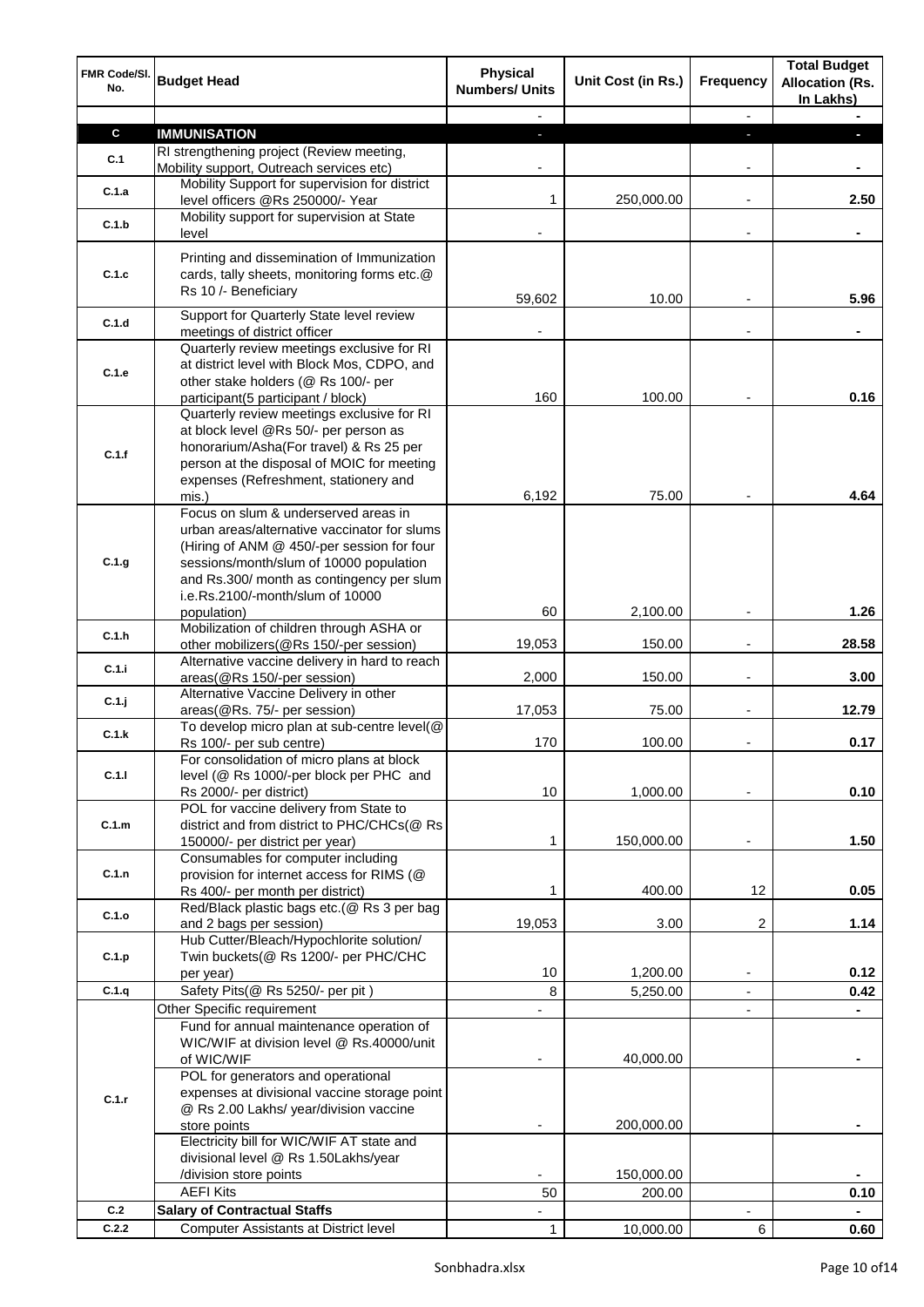| <b>FMR Code/SI.</b><br>No. | <b>Budget Head</b>                                                                                                                                                                                                                                         | <b>Physical</b><br><b>Numbers/ Units</b> | Unit Cost (in Rs.) | <b>Frequency</b> | <b>Total Budget</b><br><b>Allocation (Rs.</b><br>In Lakhs) |
|----------------------------|------------------------------------------------------------------------------------------------------------------------------------------------------------------------------------------------------------------------------------------------------------|------------------------------------------|--------------------|------------------|------------------------------------------------------------|
| C.3                        | <b>Training under Immunisation</b>                                                                                                                                                                                                                         |                                          |                    | ä,               |                                                            |
| C.3.1                      | District level Orientation training including<br>Hep B, Measles, AEFI & JE(wherever<br>required) for 2 days ANM, Multi Purpose<br>Health Worker (Male), LHV, Health<br>Assistant (Male/Female), Nurse Midwives,<br>BEEs & other staff (as per RCH norms) @ |                                          |                    |                  |                                                            |
|                            | Rs 46200/batch                                                                                                                                                                                                                                             | 18                                       | 46,200.00          |                  | 8.32                                                       |
| C.3.2                      | Three day training including Hep B, Measles<br>& JE(wherever required) of Medical Officers<br>of RI using revised MO training module) @<br>Rs 65600/ batch                                                                                                 |                                          | 65,600.00          |                  |                                                            |
| C.3.4                      | Two days cold chain handlers training for<br>block level cold chain handlers by State and<br>district cold chain officers @ Rs<br>26600/batch                                                                                                              | 1                                        | 26,600.00          |                  | 0.27                                                       |
| C.3.5                      | One day training of block level data<br>handlers by DIOs and District cold chain<br>officer to train about the reporting formats of<br>immunization @ Rs 300/ person                                                                                       | 9                                        | 300.00             |                  | 0.03                                                       |
| C.3.6                      | Intensified immunization training of front                                                                                                                                                                                                                 |                                          |                    |                  |                                                            |
| C.4                        | line workers @ Rs 86660/batch<br><b>Cold Chain Maintenance</b>                                                                                                                                                                                             | 15                                       | 86,660.00          |                  | 13.00<br>÷.                                                |
|                            | Cold chain maintenance at PHC/CHC Level<br>(@Rs. 750/PHC/CHC per year)                                                                                                                                                                                     | 15                                       | 750.00             |                  | 0.11                                                       |
|                            | Cold chain maintenance at District Level<br>(@Rs. 15000/year)                                                                                                                                                                                              | 1                                        | 15,000.00          |                  | 0.15                                                       |
| C.5                        | Asha Incentives- for full immunization @<br>RS.100 per child for full immunization in first<br>year and Rs.50 per child for ensuring<br>complete immunization up to 2nd year of<br>age.(94.22% of the fund)                                                | 50,878                                   | 150.00             |                  | 71.91                                                      |
|                            | <b>TOTOAL - ROUTINE IMMUNIZATION</b>                                                                                                                                                                                                                       |                                          |                    | н                | 156.87                                                     |
|                            |                                                                                                                                                                                                                                                            | $\overline{\phantom{0}}$                 |                    |                  |                                                            |
| D                          | <b>National Disease Control Programmes</b>                                                                                                                                                                                                                 |                                          |                    |                  |                                                            |
| Е                          | <b>Integrated Disease Surveillance Project</b><br>(IDSP)                                                                                                                                                                                                   |                                          |                    |                  |                                                            |
| E.1                        | Operational Costs (Rs. 25000/0 per Month)<br>including 10 Medical Colleges                                                                                                                                                                                 |                                          |                    |                  | 3.00                                                       |
| E.2                        | Remuneration for Contractual Human Resource                                                                                                                                                                                                                |                                          |                    |                  |                                                            |
| E.2.1                      | Epidemiologist (Rs. 27500-44000)                                                                                                                                                                                                                           |                                          |                    |                  | 3.96                                                       |
| E.2.2                      | Microbiologist (Rs. 27500-44000)                                                                                                                                                                                                                           |                                          |                    |                  |                                                            |
| E.3.2                      | Data Manager (Rs. 18000 per Mth)                                                                                                                                                                                                                           |                                          |                    |                  | 1.62                                                       |
| E.3.3                      | Data Entry Operator (Rs. 11000/mth)<br><b>Training</b>                                                                                                                                                                                                     |                                          |                    |                  | 1.32                                                       |
| E.8                        | Medical Officers (3 days) @ Rs 50000 /<br>Batch, for one batch                                                                                                                                                                                             |                                          |                    |                  | $\blacksquare$                                             |
|                            | Hospital Pharmacists/Nurses Training (1<br>day) @ Rs.38000 / Batch for 1 batch<br>One Day Training of Medical College Doctors                                                                                                                              |                                          |                    |                  |                                                            |
| E.8                        | Costs on account of Newly Formed Districts                                                                                                                                                                                                                 |                                          |                    |                  | ٠                                                          |
|                            | <b>TOTAL-IDSP</b>                                                                                                                                                                                                                                          |                                          |                    |                  | 9.90                                                       |
|                            |                                                                                                                                                                                                                                                            |                                          |                    |                  |                                                            |
| F                          | <b>National Vector Borne Disease Control</b><br><b>Programme (NVBDCP)</b>                                                                                                                                                                                  |                                          |                    |                  |                                                            |
| F.1.1<br>F.1.1.b           | <b>Malaria</b><br><b>ASHA Incentives</b>                                                                                                                                                                                                                   |                                          |                    |                  |                                                            |
| F.1.1.d                    | Monitoring, Evaluation & Supervision &<br>Epidemic preparedness including mobility                                                                                                                                                                         |                                          |                    |                  | 1.75<br>1.50                                               |
| F.1.1.e                    | IEC/BCC                                                                                                                                                                                                                                                    |                                          |                    |                  | 0.42                                                       |
| F.1.1.g                    | <b>Training/Capacity Building</b>                                                                                                                                                                                                                          |                                          |                    |                  | 0.25                                                       |
|                            | <b>Sub Total - Malaria</b>                                                                                                                                                                                                                                 |                                          |                    |                  | 3.92                                                       |
| F.1.2                      | Dengue & Chikungunya                                                                                                                                                                                                                                       |                                          |                    |                  |                                                            |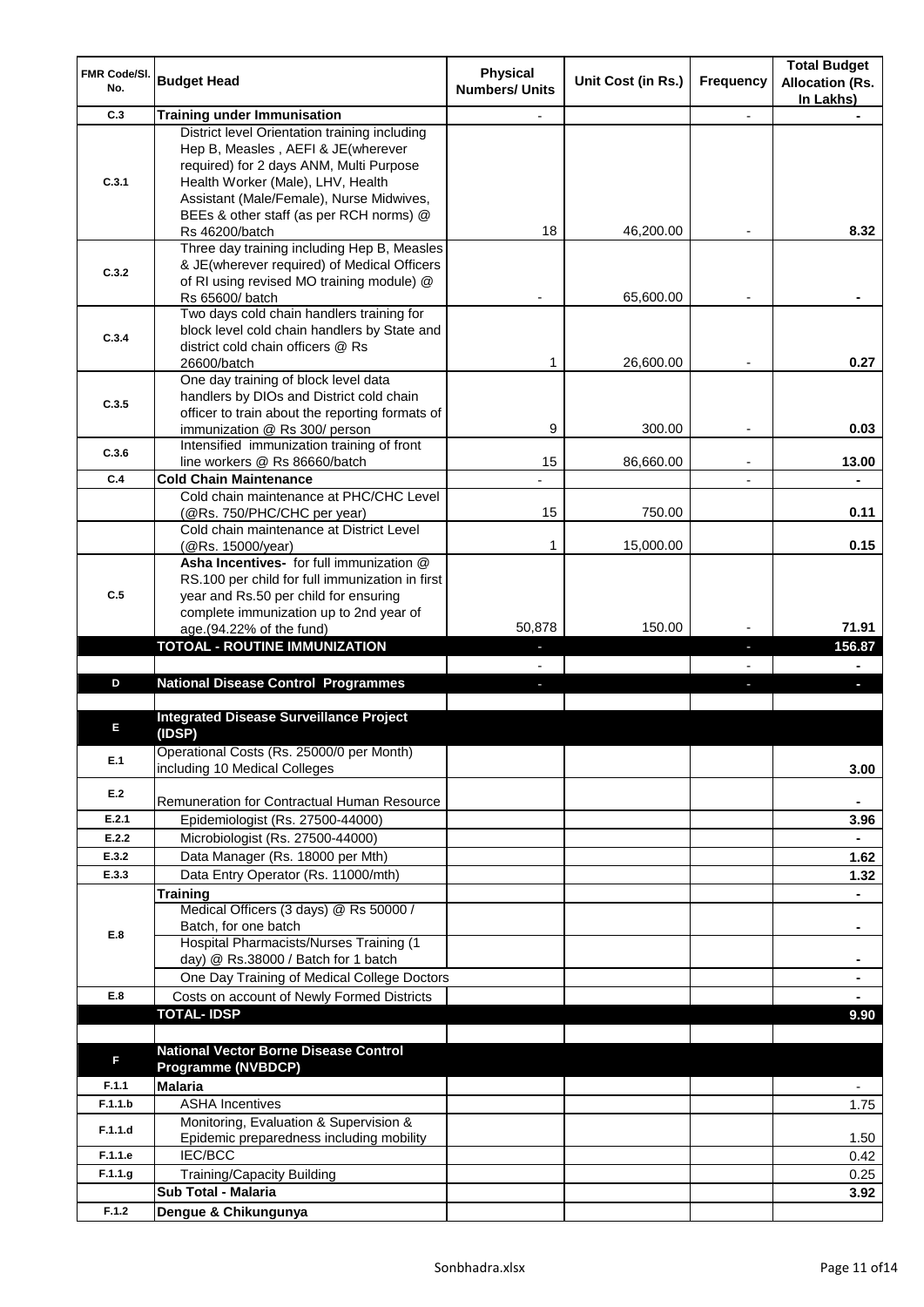| FMR Code/SI.<br>No. | <b>Budget Head</b>                                                                                                                                                                                                                                                    | <b>Physical</b><br><b>Numbers/ Units</b> | Unit Cost (in Rs.) | <b>Frequency</b> | <b>Total Budget</b><br><b>Allocation (Rs.</b> |
|---------------------|-----------------------------------------------------------------------------------------------------------------------------------------------------------------------------------------------------------------------------------------------------------------------|------------------------------------------|--------------------|------------------|-----------------------------------------------|
|                     | Strengthening Surveillance for Apex                                                                                                                                                                                                                                   |                                          |                    |                  | In Lakhs)                                     |
| F.1.2.a(iⅈ)         | Referral Lab & Sentinel Surveillance<br>Hospital                                                                                                                                                                                                                      |                                          |                    |                  |                                               |
| F.1.2.c             | Monitoring/Supervision and Rapid<br>Response                                                                                                                                                                                                                          |                                          |                    |                  | 0.15                                          |
| F.1.2.d             | <b>Epidemic Preparedness</b>                                                                                                                                                                                                                                          |                                          |                    |                  | 0.10                                          |
| F.1.2.e             | Case Management                                                                                                                                                                                                                                                       |                                          |                    |                  | 0.10                                          |
| F.1.2.f             | Vector Control And Environmental<br>Management                                                                                                                                                                                                                        |                                          |                    |                  |                                               |
| F.1.2.g             | IEC/ BCC for Social Mobilization                                                                                                                                                                                                                                      |                                          |                    |                  | 0.10                                          |
| F.1.2.i             | Training/Workshop                                                                                                                                                                                                                                                     |                                          |                    |                  | 0.10                                          |
|                     | Sub Total - Dengue & Chikungunya                                                                                                                                                                                                                                      |                                          |                    |                  | 0.55                                          |
| F.1.3               | <b>AES/JE</b>                                                                                                                                                                                                                                                         |                                          |                    |                  |                                               |
|                     | Strengthening of Sentinel sites which will                                                                                                                                                                                                                            |                                          |                    |                  |                                               |
| F.1.3.a             | include Diagnostics and Case Management,                                                                                                                                                                                                                              |                                          |                    |                  |                                               |
|                     | supply of kits by Gol                                                                                                                                                                                                                                                 |                                          |                    |                  |                                               |
| F.1.3.b             | IEC / BCC Activities & printing material                                                                                                                                                                                                                              |                                          |                    |                  |                                               |
|                     | pertaining to JE / AES                                                                                                                                                                                                                                                |                                          |                    |                  |                                               |
| F.1.3.c             | Capacity Building in case management of<br>Medical Officer and paramedical from                                                                                                                                                                                       |                                          |                    |                  |                                               |
|                     | PHC/CHC at district level.                                                                                                                                                                                                                                            |                                          |                    |                  |                                               |
| F.1.3.d             | Monitoring and supervision                                                                                                                                                                                                                                            |                                          |                    |                  |                                               |
| F.1.3.e             | Procurement of Insecticides (Technical<br>Malathion)                                                                                                                                                                                                                  |                                          |                    |                  |                                               |
| F.1.3.f             | Thermal Fog Machine (Small) @ 0.85<br>lac/machine                                                                                                                                                                                                                     |                                          |                    |                  |                                               |
| F.1.3.9             | Operational cost for Malathion fogging (As<br>per Availability of 3 MT Technical Malathion                                                                                                                                                                            |                                          |                    |                  |                                               |
|                     | per district)<br>Paediatric ICU Establishment and HR &                                                                                                                                                                                                                |                                          |                    |                  |                                               |
| $F.1.3.$ j          | operational cost for Paediatric ICU in<br><b>Endemic Districts</b>                                                                                                                                                                                                    |                                          |                    |                  |                                               |
| F.1.3.k             | ASHA Insentivization for sensitizing<br>community                                                                                                                                                                                                                     |                                          |                    |                  |                                               |
|                     | <b>Sub Total - AES/JE</b>                                                                                                                                                                                                                                             |                                          |                    |                  |                                               |
| F.1.4               | <b>Lymphatic Filariasis</b>                                                                                                                                                                                                                                           |                                          |                    |                  |                                               |
| F.1.4.a             | State Task Force, STAC Meeting, printing<br>forms & register/ Mobility support, district<br>coordination meeting, sensitization of media<br>etc., Morbidity management, monitoring &<br>supervision and mobility support for Rapid<br>response including Line listing |                                          |                    |                  | 2.80                                          |
| F.1.4.b             | Micro Filaria Survey                                                                                                                                                                                                                                                  |                                          |                    |                  | 0.49                                          |
| F.1.4.c             | Post MDA Assessment by medical colleges<br>(Govt,& Private)/ ICMR institutions                                                                                                                                                                                        |                                          |                    |                  | 0.14                                          |
| F.1.4.d             | Training / Sensitization of district level<br>officers on ELF & Drug Distributors /                                                                                                                                                                                   |                                          |                    |                  |                                               |
|                     | Peripheral health workers                                                                                                                                                                                                                                             |                                          |                    |                  | 2.05                                          |
| F.1.4.e             | Specific IEC/ BCC at State, districts, PHC,<br>Sub Centre & village lable VHSC/GKs                                                                                                                                                                                    |                                          |                    |                  | 1.20                                          |
| F.1.4.f             | Honorarium for Drug Distributors including<br>ASHA & Supervisors involve in MDA                                                                                                                                                                                       |                                          |                    |                  | 4.00                                          |
| F.1.4.h.ii          | M.F.Survey in Non Endemic districts                                                                                                                                                                                                                                   |                                          |                    |                  |                                               |
|                     | Sub Total - Lymphatic Filariasis                                                                                                                                                                                                                                      |                                          |                    |                  | 10.68                                         |
| F.1.5               | Kalazar                                                                                                                                                                                                                                                               |                                          |                    |                  |                                               |
| F.1.5               | Case Search/ Camp Approach                                                                                                                                                                                                                                            |                                          |                    |                  |                                               |
| F.1.5.a             | Spray Pumps & Accessories                                                                                                                                                                                                                                             |                                          |                    |                  |                                               |
| F.1.5.b             | Operational Cost for Spray including Spray<br>Wages & Pending liability of spray wages                                                                                                                                                                                |                                          |                    |                  |                                               |
| F.1.5.c             | Mobility / P.O.L./ Supervision                                                                                                                                                                                                                                        |                                          |                    |                  |                                               |
| F.1.5.d             | Monitoring & Evaluation                                                                                                                                                                                                                                               |                                          |                    |                  |                                               |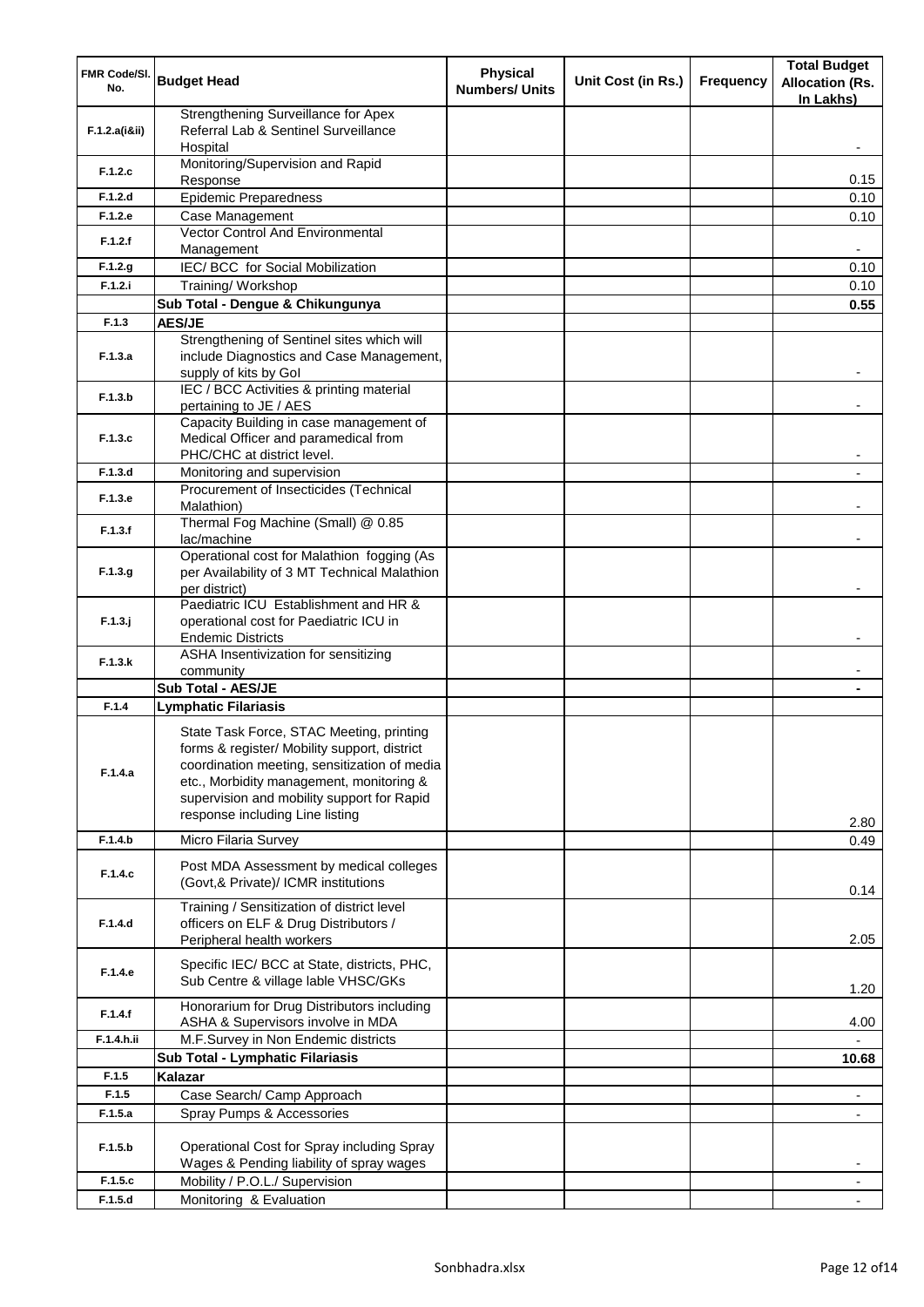| FMR Code/SI.<br>No. | <b>Budget Head</b>                                                             | <b>Physical</b><br><b>Numbers/ Units</b> | Unit Cost (in Rs.) | <b>Frequency</b> | <b>Total Budget</b><br><b>Allocation (Rs.</b><br>In Lakhs) |
|---------------------|--------------------------------------------------------------------------------|------------------------------------------|--------------------|------------------|------------------------------------------------------------|
| F.1.5.e / F.1.5.f   | Training for Spraying /IEC/<br>BCC/Advocacy/Incentive to ASHA/Loss of<br>Wages |                                          |                    |                  |                                                            |
|                     | Sub Total - Kalazar                                                            |                                          |                    |                  |                                                            |
|                     | <b>Cash grant for Decentralized commodities</b>                                |                                          |                    |                  |                                                            |
|                     | for Malaria + Filaria F.6                                                      |                                          |                    |                  |                                                            |
| F.6(a,b,c,k)        | Drugs (Chloroquine, Primaquine 2.5/7.5mg)<br>and ACT                           |                                          |                    |                  | 0.50                                                       |
| F.6.f               | D.E.C.                                                                         |                                          |                    |                  | 5.28                                                       |
| F.6.h               | NS 1 antigen Kit<br>Dengue                                                     |                                          |                    |                  |                                                            |
| F.6.i               | Larvicidal (Temephos, Bti(AS)/Bti (wp)(for<br>polluted and non polluted water) |                                          |                    |                  | 0.40                                                       |
|                     | <b>Sub Total- Dec.Commodities</b>                                              |                                          |                    |                  | 6.18                                                       |
|                     | <b>TOTAL-NVBDCP</b>                                                            |                                          |                    |                  | 21.33                                                      |
|                     |                                                                                |                                          |                    |                  |                                                            |
|                     | <b>National Leprosy Eradication</b>                                            |                                          |                    |                  |                                                            |
| G                   | Programme(NLEP)                                                                |                                          |                    |                  |                                                            |
| G.1                 | <b>Case Detection and Management</b>                                           |                                          |                    |                  |                                                            |
| G.1.1               | Specific Plan for high endemic blocks of low<br>endemic districts              |                                          |                    |                  |                                                            |
|                     | No. of High endemic blocks in Low endemic<br>Districts (ANCDR more than 10)    |                                          |                    |                  |                                                            |
|                     | House to House Visit by Search team                                            |                                          |                    |                  |                                                            |
|                     | Confrmaton of suspect                                                          |                                          |                    |                  |                                                            |
|                     | Intensive IEC Activity                                                         |                                          |                    |                  |                                                            |
| G.1.2               | <b>Services in Urban services</b>                                              |                                          |                    |                  |                                                            |
|                     | Urban Project 2 Mega cities, 2 medium City<br>2, 8 Medium City 1, 40 Townships |                                          |                    |                  | 1.14                                                       |
| G.1.3               | <b>ASHA involvement</b>                                                        |                                          |                    |                  |                                                            |
|                     | <b>ASHA Sensitization</b>                                                      |                                          |                    |                  | 0.150                                                      |
|                     | <b>ASHA Incentive for Services</b>                                             |                                          |                    |                  | 0.200                                                      |
| G.1.4               | <b>Materials &amp; Supplies</b>                                                |                                          |                    |                  |                                                            |
|                     | Supportive Drugs & Dressing materials                                          |                                          |                    |                  | 0.40                                                       |
|                     | Laboratory reagents and equipments<br>scalpels etc.                            |                                          |                    |                  | 0.08                                                       |
|                     | Printing works                                                                 |                                          |                    |                  | 0.14                                                       |
| G.1.5               | <b>NGO Services</b>                                                            |                                          |                    |                  | $\blacksquare$                                             |
| G.2                 | <b>DPMR</b>                                                                    |                                          |                    |                  |                                                            |
|                     | MCR Protective Footwear (12500 pairs)                                          |                                          |                    |                  | 0.50                                                       |
|                     | Aids Appliances, Self Care Kit items etc.                                      |                                          |                    |                  | 0.16                                                       |
|                     | Welfare allowance for RCS patients @ Rs<br>8000                                |                                          |                    |                  |                                                            |
|                     | Reimbursement to institutions for RCS                                          |                                          |                    |                  |                                                            |
|                     | Screening cum Self Care Camp                                                   |                                          |                    |                  | 0.10                                                       |
| G.3                 | <b>IEC</b>                                                                     |                                          |                    |                  |                                                            |
|                     | Mass Media (TV, Radio, Press etc.)                                             |                                          |                    |                  | 0.39                                                       |
|                     | Outdoor Media (Posters, Banners, Kiosk,                                        |                                          |                    |                  |                                                            |
|                     | Hoardings, Display boards, Miking etc.)                                        |                                          |                    |                  | 0.23                                                       |
|                     | Rural Media (Folk shows etc.)                                                  |                                          |                    |                  | 0.20                                                       |
|                     | Advocacy meeting                                                               |                                          |                    |                  | 0.05                                                       |
| G.4                 | <b>Human Resource</b>                                                          |                                          |                    |                  | $\blacksquare$                                             |
|                     | District Leprosy Consultant in high endemic<br>districts                       |                                          |                    |                  | 2.70                                                       |
|                     | Physiotherapist in high endemic districts                                      |                                          |                    |                  | 2.25                                                       |
|                     | PMW @ Rs 16000 per month                                                       |                                          |                    |                  | 4.32                                                       |
| G.5                 | Programme management                                                           |                                          |                    |                  |                                                            |
|                     | For Contractual Staff                                                          |                                          |                    |                  | 0.25                                                       |
|                     | Rent, Telephone, Electricity, P&T charges,<br>Miscellaneous                    |                                          |                    |                  | 0.35                                                       |
|                     | DLO Office Consumables eg.Stationery                                           |                                          |                    |                  |                                                            |
|                     | Items, Pendrive, CD etc.<br>Mobility Support- Vehicle hiring, POL and          |                                          |                    |                  | 0.30                                                       |
|                     | Maintenance for District Nucleus Team<br>(one tenth)                           |                                          |                    |                  | 0.15                                                       |